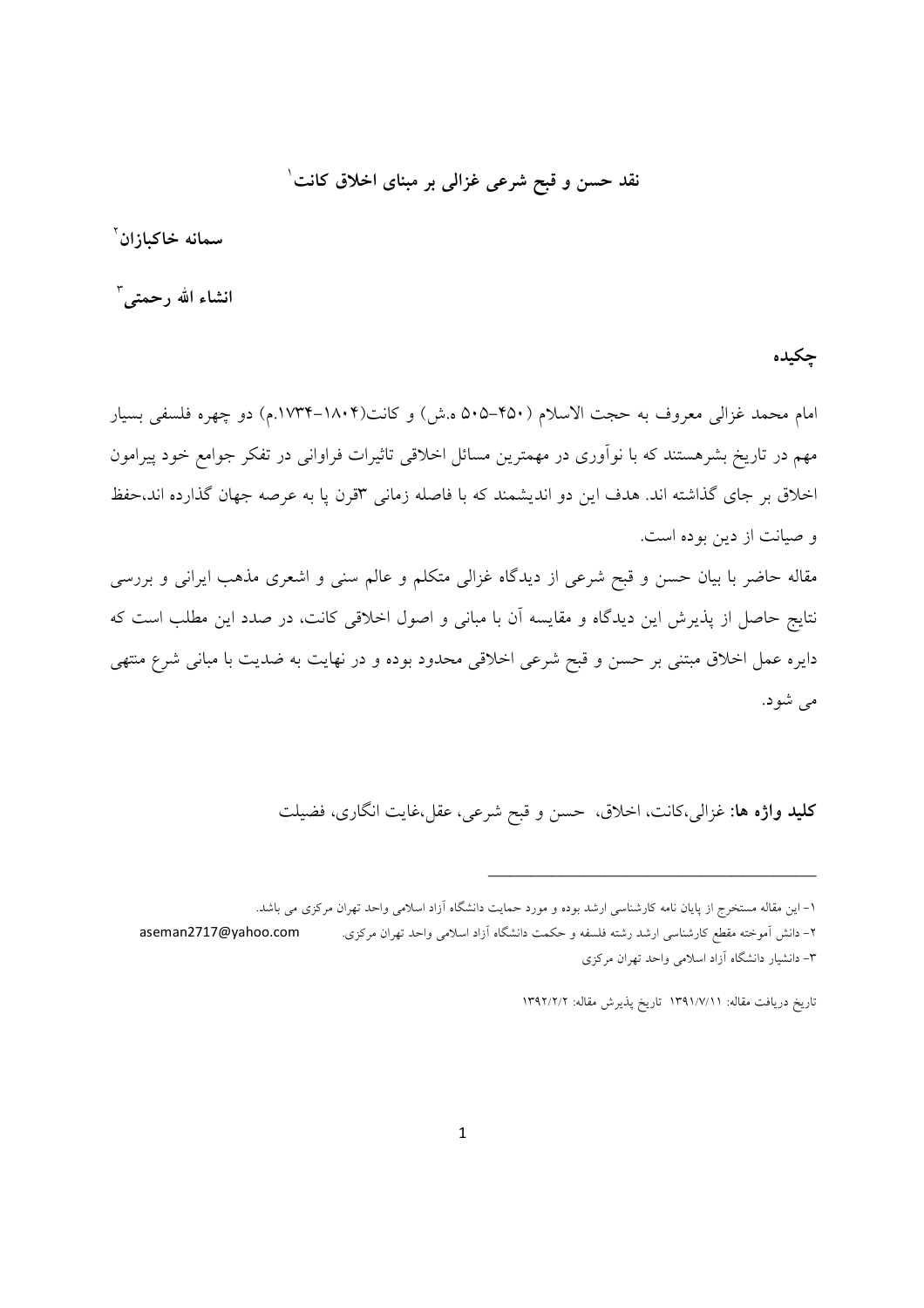یکی ازمباحث مهم در جوامع امروز مسئله اخلاق است. به لحاظ تاریخی ،اخلاق با دو رویکرد متفاوت فضيلت گرايي و وظيفه گرائي مواجه بوده است. ريشه اين تفاوتها در اعتقادات خاص انساني نهفته است. انسان در جامعه امروز یا خود را وامدار دین و یا مستغنی از آن می داند، بدین سبب شاهد دو نظام اخلاق دینی و اخلاق عقلبي هستيم.

یکی از نظامهای اخلاقی یا برجا تا به امروز،نظریه اخلاق عالم اشعری مذهب غزالی است که در آن مبانی اخلاق بر پایه ی باورهای دینی توسط شارع مقدس بیان گشته است. در این منظرتعهد اخلاقی فرد نسبت به خود و جامعه بنا به پذیرش باورهای دینی و الزام به اطلاق خداوند از خیر و شر مرجعیت و مقبولیت می یابد. از سوی دیگر شاهد نظام اخلاقی دیگری هستیم که در آن عقل به عنوان شاخص بارز صفات انسانی معیار الزام آوری و قانون است. معمولا این نوع از نظامهای اخلاقی که التزام خاصی به دین یا عرف و عادت قومی و اقلیمی ندارند، تمامی مبانی خود را بر پایه های مستحکم عقل و تحلیل عقلانی بنا می کنند. نماینده این نوع اخلاق،اخلاق كا نت است .

با توجه به مطالب مطرح شده در خصوص دیدگاه غزالی و کانت، مسئله اصلی این پژوهش بیان نقدهایی است که می توان از دیدگاه اخلاقی کانت به اخلاق غزالی وارد کرد.این پژوهش که به روش تحلیلی و با بهره گیری از منابع کتابخانه ای صورت گرفته است در صدد پاسخگوئی به سوالات زیر بر آمده است:

۱-آیا حسن و قبح شرعی می تواند مبنایی برای اخلاق قرار بگیرد؟

۲ – ثمره ي اخلاق غزالي چه خواهد بود؟

۳ –آیا انسان شناسی غزالی به واقع اخلاق مدار است؟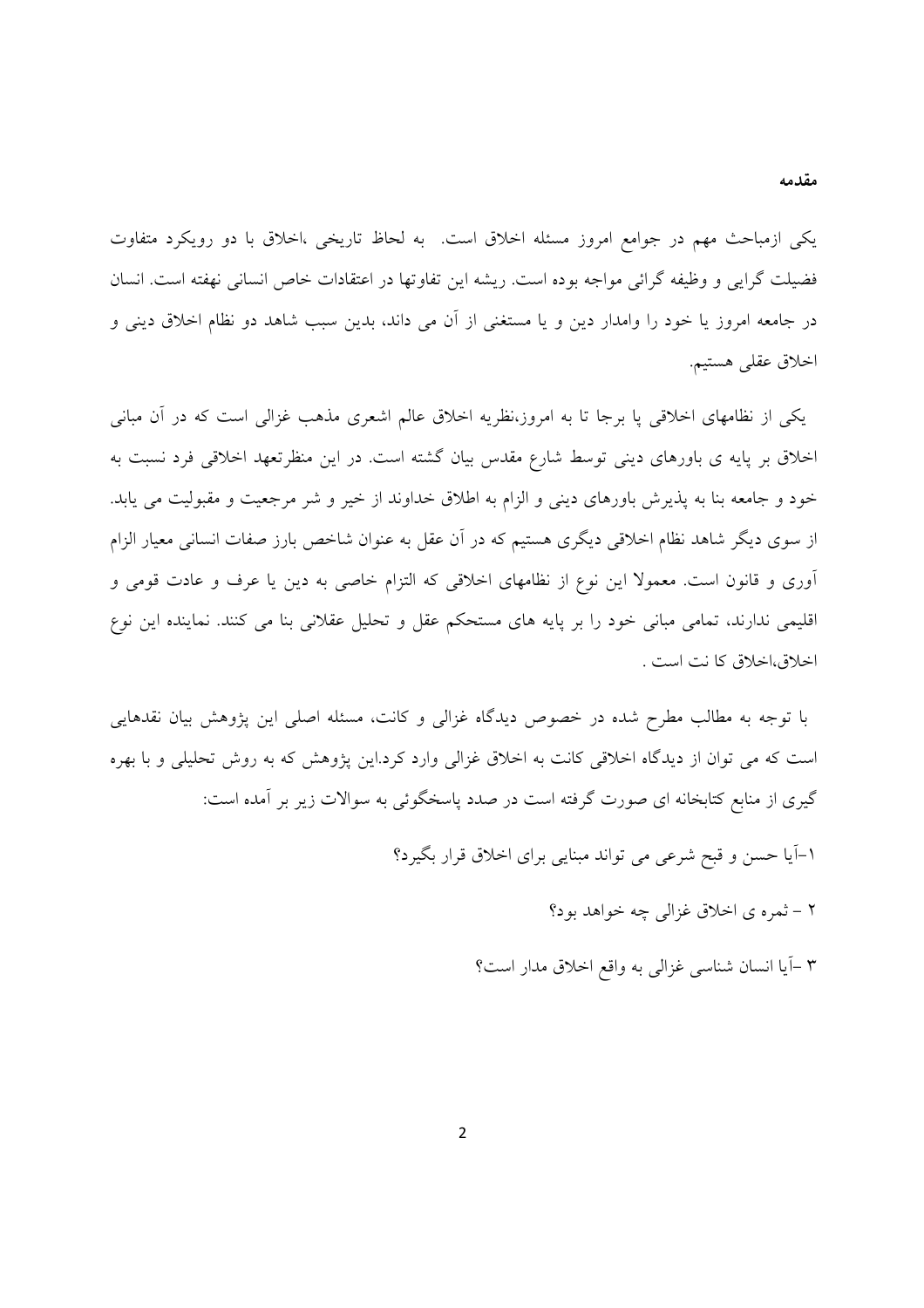از آنجا که وظیفه اخلاق تعیین بایدها و نباید های حوزه عمل و رفتار است، بنابراین منشاءصدور اوامر و نواهی اخلاقی، می تواند تاثیردر مرجعیت و مقبولیت آن داشته باشد. غزالی مطابق رای هم مسلکان خود قائل است آمر و ناهی قوانین اخلاقی خداوند است. از اینرو در پذیرش حسن و قبح ملزم به پذیرش حسن و قبح شرعی خواهد بود. لذا شاكله كلامي او در احياء علوم الدين كه بزرگترين ميراث اخلاقي اوست بر محور اين اعتقاد شکل می گیرد.

مراد از حسن و قبح شرعي اين است كه فعل في حد ذاته منتسب به حسن يا قبح نمي شود، بلكه چگونگي آن تنها توسط حکم شارع دانسته می شود . بدین منظور عقل نمی تواند درباره حسن و یا قبح فعل حکمی صادر کند. در نتیجه تنها وحی بیان کننده ثواب و یا عقاب فعل می گردد.(نک: غزالی،۱۴۰۹-۱۰۳: ۱۰۷-۱۰۷)

به تبع پذیرش حسن و قبح شرعی ساختار اخلاق ملزم به پذیرش نتایج زیر می شود:

۱- بارزترین دست آوردهای حسن و قبح شرعی در اخلاق، مسئله غایت انگاری است. بدین لحاظ می توان نظام اخلاقی غزالی را اخلاقی غایت گرایانه دانست.

از آنجا که غزالی متکلم است و هدف کلام متکلم حفظ و صیانت دین در قبال بدعت هاست، متکلم جز حفظ و صيانت دين مسئوليت ديگري نخواهد داشت. لذا اگر متكلمي چون غزالي كه انديشه اش جز دين معطوف به ترجیح امر دیگری نیست، اخلاقی را بنیان گذارد، بالطبع اخلاق او در راستای دین و حفظ آن شکل می گیرد. اخلاقی که دایره شمول اّن با مبانی دینی که اّیات و روایات نبوی است، شکل می گیرد و غایت وجودی اّن جز لقای خداوند صورت دیگری نخواهد داشت. بدین سبب او هویت اخلاقش را در کلام حق جلوه گر می سازد. چنانچه در بیان الزامات اخلاقی خود در جای جای کتاب ارجمند احیاء می نگارد: « به شواهد شرع معلوم شده است.» این مسئله، همان غایت مداری اخلاق غزالی است. غزالی با عنایت تمام به مباحث اشاعره و اعتقادات خاصه ی آنان در قبول اطلاق بی قید و شرط قدرت و اختیار خداوند و خلق افعال موجودات ْ، تمام توجه خود

<sup>&</sup>lt;sup>י</sup> در این خصوص غزالی می نویسد: «.....و خلایق مقهور قبضه او واو به خلق و اختراع متفرد است و خلق را و کا رهایشان را بیا فریده است و روزیها و اجلهایشان مقرر گردانیده واز قبضه او هیچ مقدور بیرون نیاید.» (محمد غزالی، احیاءالعلوم،ج۱،۲۰۷ -۲۰۶)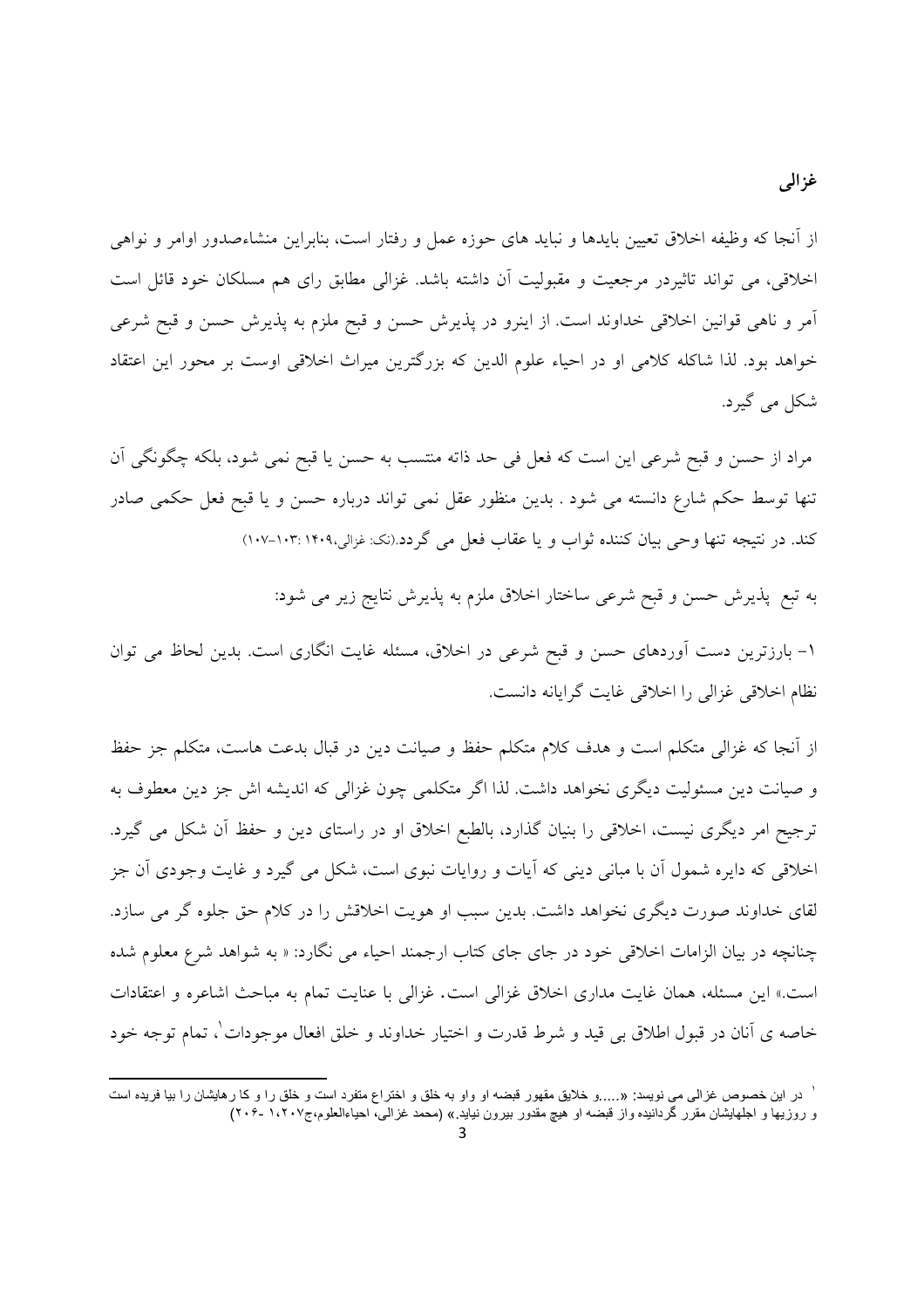را معطوف به غایتی می دارد که تنها ان را شایسته پرستش می شمارد. غایتی که در نهایت عظمت است و به عنوان تنها علت در جهان مطرح است. لذا هیچ فرض دیگری جزخداوند در اخلاق او نمودار نمی شود. لذا بایدها و نبایدهای حیطه عمل و رفتار مطمئنا بر مبنای الزاماتی خواهد بود که نفس انسانی را به غایت القصوی اّن که خداوند است ، برساند.<sup>۲</sup>

۲– دیگر دست اورد پذیرش حسن و قبح شرعی،نمود فضیلت گرائی دراخلاق اوست. او همچون وظیفهگرایان قائل به خوبی و بدی درونی فعل نیست. لذا برای انجام و تحقق فعل، به دنبال عاملی بیرونی است تا فعل در پرتو این عامل بیرونی، تحقق یابد. او این عامل را همچون آراء فیلسوفان مغرب زمین، سعادت میداند.(غزالی،۱۳۸۶،۴۱/۴،۱۳۸۶) اما تفاوت در ان جا است که سعادت از دیدگاه غزالی لقاء محبوب است که در ان بقای بیفنا، عزت بیمذلت و قدرت عینی مییابد. در نتیجه از دیدگاه غزالی سعادت همان فضیلت است. لذا فرد سعادتمند قطعا فضیلت مند است. اما تحقق فعلی که به سعادت منتهی شود چگونه است؟

از أنجا كه غزالي اخلاق را علم عقايد يا اعتقادات ديني مي داند، تحقق أنرا وابسته به معارف،احوال و اعمال مي داند.بدين نحو كه اعمال ثمره احوال و احوال نتيجه معارف مي باشند.(همان،١٠٧/٢:٢٥٩/٣) در نحوه صدور فعل اخلاقی(فعل منتهی به سعادت)، غزالی معرفت <sup>۳</sup>را اساس و اصل می داند، این معرفت شامل معرفت به خداوند و صفات او و معرفت به پیامبران و کتابهای انهاست. (ممان ، ۲ / ۳۱ – ۳۲) او احوال یا صفاتاخلاقی را بنا بر معرفت حق و مقصود شریعت –که سوق دادن و راندن خلق به سوی جوار الهی و سعادت اخروی است — تقسیم بندی می کند. مطابق چنین احوالی اگر فعل ما را به سعادت الهی مان رهنمون کند، فضیلت است. در نتیجه رذیلت مطابق چنین نگرشی دنیاخواهی انسان میشود. (همان.۴/ ۶۴۱) البته

<u>.</u>

<sup>&</sup>lt;sup>۲</sup> غزالی در احیاء می نگارد:«…و همچنین همه صفتها و خیرها و طاعتها آن است که بدان أخرت خواسته شود<sub>. ….</sub>و میل نفس به خیرهای اخروی و بازگشتن آن از دنیوی است که او را برای ذکر و فکر حق فارغ گرداندو......» ( غزالی،احیاء العلوم،۱۳۸۴/۴٬۱۳۸۶) این معنا در کیمیای سعادت،١٣٧٨،ج١، 1، نیز درج شده است.

<sup>&</sup>quot; غزالی در کتاب احیاء می نگارد:« سعادت أدمی در معرفت است و در بندگی و عبادت اوست .. اما وجه أنکه بندگی و عبادت سعادت أدمی است، آن است که سروکار آدمی چون بمیرد با حق خواهد بود و الیه المرجع و المصیر و هر که را قرارگاه با کسی خواهد بود، سعادت وی آن بود که دوستدار وی بود و هر چند که دوستتر دارد سعادت وی بیشتر بود<sub>. ..</sub> و دوستی حق تعالی بر دل غالب نشود الا به معرفت و بسیاری ذکر .» (غزالی،۱۳۷۸، (٦٣)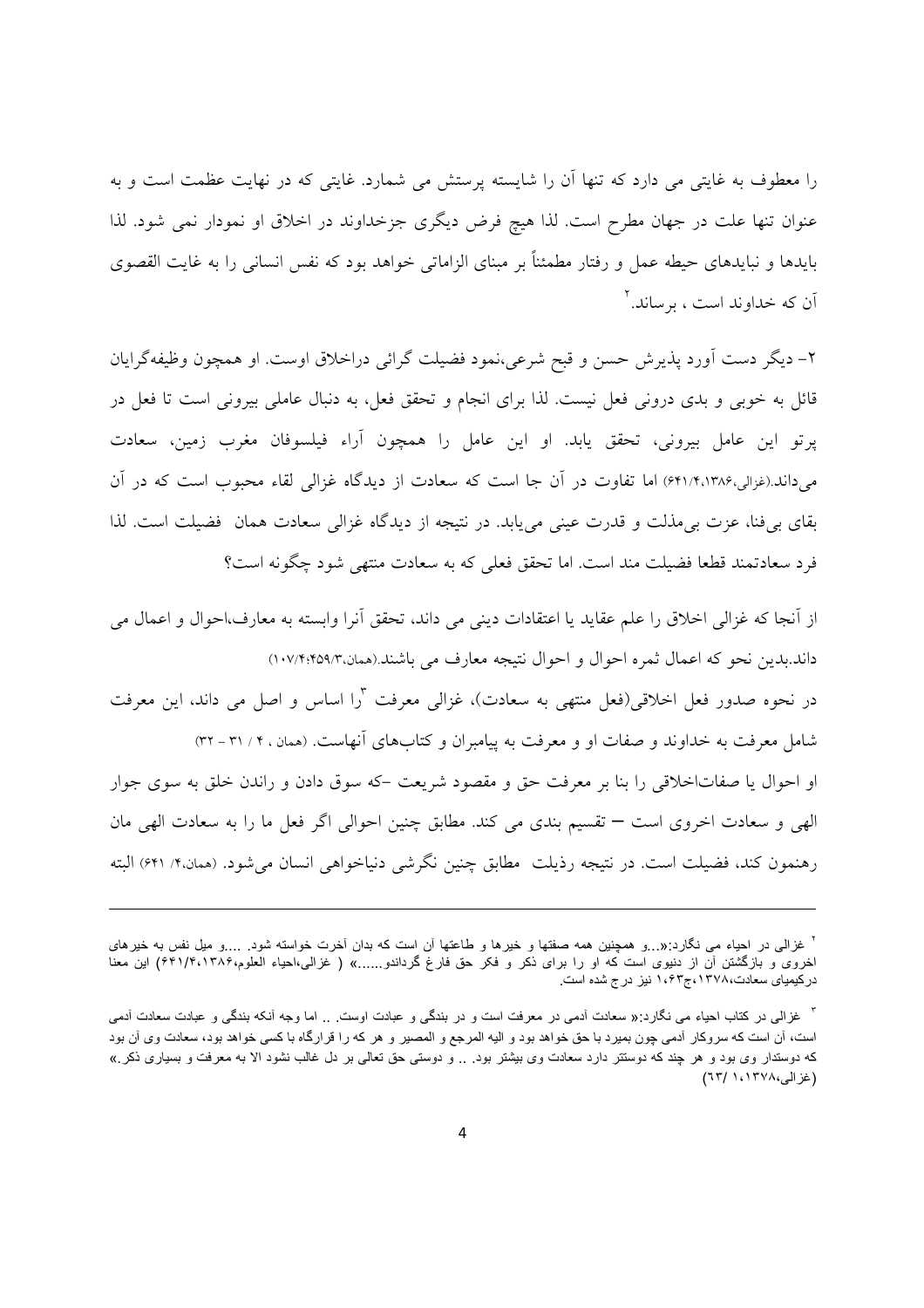دنیا را برای دنیا خواستن مورد مذمت غزالی است، چرا که او حفظ دنیا را به تبعیت دین و به عنوان وسیله ی دستLیابی به اخرت، قبول داشته و حتی چنین دنیاخواهی را ضرورت بیان شده از لِسان شریعت میداند. (همان،۴  $(177)$ 

۳– مرتبه دیگری در اخلاق غزالی که می توان آنرا ثمره حسن و قبح شرعی به شمار آورد، مسئله تصوف گرائی است. این مرتبه از اخلاق غزالی ریشه در معنای او از معرفت دارد.

غزالی به عنوان متکلمی که شک را مبنای شناخت خود قرار می دهد، معرفتی را که حاصل حس و یا ضروریات عقل باشد دارای ایقان نمی داند.<sup>۴</sup> لذا معرفت و شناختی را که از دایره ضروریات بیرون باشد، موهبتی می داند که از جانب حق افاضه می شود. این موهبت یا توسط ملک نمود می یابد که انرا وحی می نامد و مخصوص پیامبران است و یا بی واسطه، از طریق الهام و کشف میسر می گردد و فقط کسانی را دارای چنین معرفتی می داند که نفس خود را از رذائل پیراسته کرده و به فضائل آراسته باشند.( همان۳۵/ ۱۵/

<u>.</u>

غزالی معتقد است اساس تفکر ما ناشی از دو عامل است: اول ، انچه توسط حواس به ما می رسد ودوم ، انچه در ذهن ما به صورت مندرجات ضروری تفکر وجود دارد . لذا این دو منشاء ادراکی را مورد شک خود قرار می دهد.

غزالی دلیل و مبداء ادراک حسی را بررسیمی کند و به وضوح درمییابد که حواس غالباً ما را میفریبند. نمونه ای که برای این فریب بیان می کند، اسمان پر ستاره بالای سر ماست. چشم ستاره را می بیند اما حجم انرا بسیار کوچکتر از حد واقعی ان در می یابد، وقتی چنین اشتباهی از ناحیه حواس ما ایجاد می شود ، دیگر شناخت از راه حواس نمی تواند برای ما یقین اور باشد.

در مرحله بعد، غزالی در اصول ضروری تأمل نموده و آنها را هم مورد شک قرار میدهد. شک او در خصوص ادراک حسی، باعث شد تا وی در قبول مصونیت عقل از خطا هم مردد شود. چرا که ما در شناخت عقلانی خود داده هایی که از حس گر فته ایم را مورد بررسی قرار می دهیم، حال انکه حس برای ما قابل قبول نبود، پس شناخت مبتنی بر ان هم قابل قبول نخواهد بود.

<sup>ٔ</sup> از آنجا که غزالی بزرگترین مانع جستجوی حقیقت را قبول عقاید مقلدانه از دیگران و هواداری کورکورانه از آنان میدانست، همچون فیلسوفان بزرگ <sup>۴</sup> از شک اغاز میکند. چنانکه مینگارد : ((چون علم به حقیقت ارزوی من است نخست باید در اساس علم پژوهش کنم، دوم باید تصدیق کنم که یقین، علم کامل و واضح به اشیاء است، علمی که نه برای شک مجالی میگذارد و نه برای خطا امکانی.)(غزالی، ۹۲۳. ۳۰-۲۹) در این راستا، غزالی تمام علوم را زیر نظر گرفته و به کنکاش و بررسی انها میپردازد، او بیان میدارد: (( ما نمی $\,$ توانیم به دریافت حقیقت امیدوار باشیم مگر در اموری که دلیل انها در خود انهاست، یعنی حسیّات و ضروریات فکر ))(غزالی،۱۴۲۳، ۳۱ )

غزالی نهایتا دریافتِ مصون از خطا را در نوری مییابد که از سوی خداوند در قلب جای میگیرد و کلید معارف است. (رک،غزالی،۱۴۲۳،  $\alpha$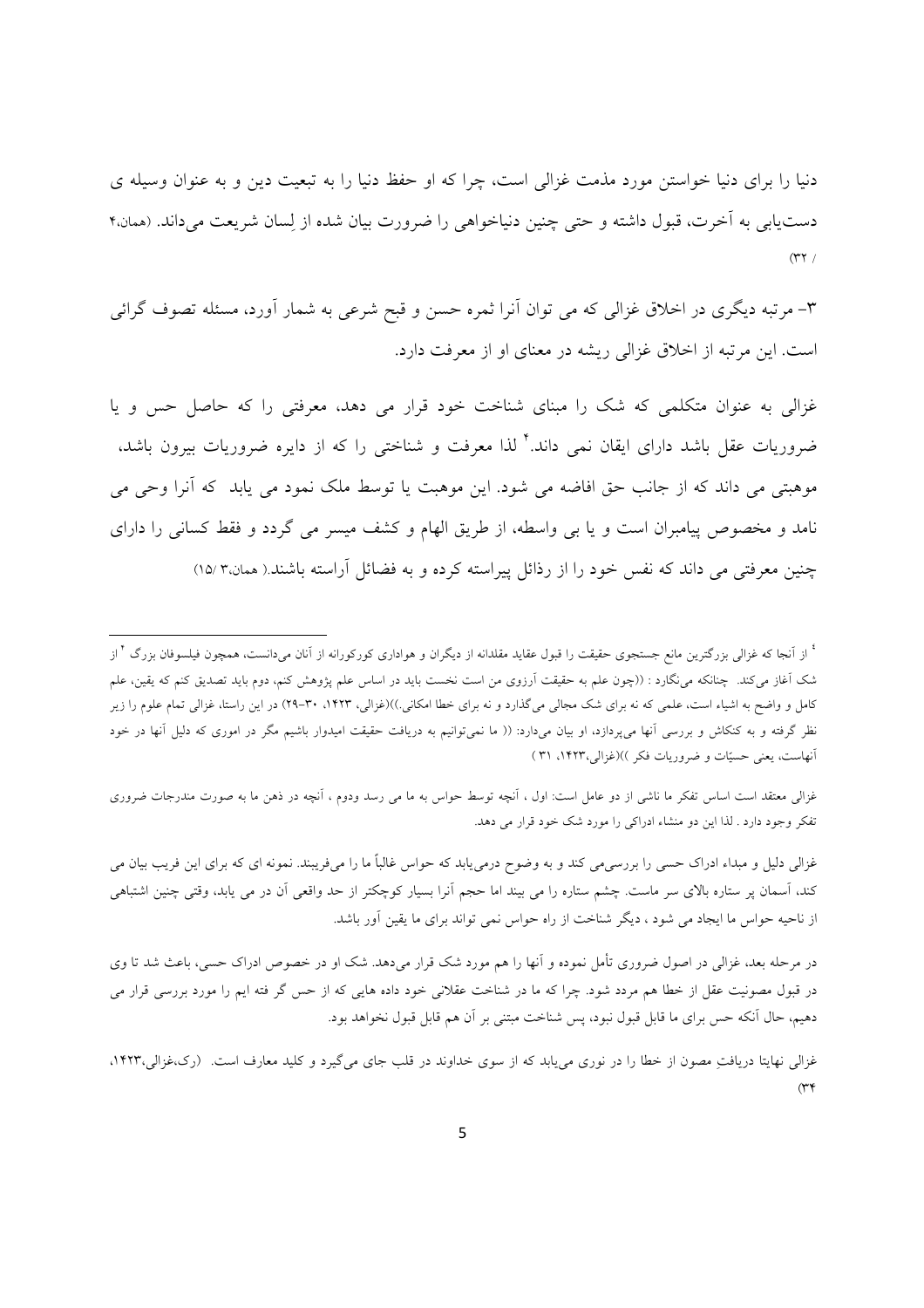دگرگونی معنای معرفت، او را به سمت تصوف سوق می دهد تا آنجا که او علم را در تقسیم بندی کلی معامله و مکاشفه قرار می دهد و این دو را متلازم همدیگر میداند، همچون تلازم فرع و اصل بدین معنا که این دو به یکدیگر نیازمند و وابستهاند. البته در این تلازم علم مکاشفه در مرتبه اصل جای می گیرد و علم معامله در مرتبه تابع. در نتیجه علم معامله هر چند علم اعمال است ولیکن بدون "معرفت کشفی" موجب عمل نمیشود. در غیر این صورت علمی خواهد بود که عدمش از وجودش بهتر است. از چنین دیدگاهی است که وی می نگارد: «وسیلت نزدیک گرداننده بدو – خدا – علم است و معرفت و قرب او به قدر معرفت او باشد و بُعد او به قدر جهل او » ( همان،۶۳۲/۴)

معرفتی که سبب فعل می شود، معرفتی است حقیقی و هرچه معرفت به خدا بیشتر باشد، بالتبع عمل نیز بیشتر خواهد بود، اما وی عمل مبتنی بر چنین معرفتی را متوقف بر توفیق و عنایت الهی می گرداند که مطا بق سیره صوفیان و در نتیجه تغییر معنای معرفت و ابزارهای شناخت است. او مراحل توفیق را بدین شکل بیان می دارد: ۱) هدایت الهی، شرط تحقق هر گونه فضیلت و مایه تمییز ممدوح از مذموم، بد از خوب، حق از باطل است و تا این تمییز، میسر نگردد، نمی توان به انجام نیکی ها و اجتناب از بدی ها امیدوار بود.(همان.۱۸۵/۴)

۲) رشد، صرف علم به نیکی ها، گرچه لازم است اما برای عمل به آنها کافی نیست، لذا باید برخوردار از اراده لازم هم بود. رشد این است. (همان،۱۸۶/۴)

۳) تسدید، که نیرویی است الهی که بدن را مطیع اراده می سازد تا هدف خود را عملی گرداند. (همان،۱۸۶/۴) ۴) تائید عبارت است از آماده ساختن شرایط برای تحقق اراده (همان،۱۸۷/۴)

به جز مدخل معرفت برای ورود به دیدگاه صوفیانه غزالی،تاکید وی بر خود شناسی، شناخت قلب و اختصاص باب هایی در احیاء در بیان رضا و شکر ،خوف و رجا، توکل، فقرو زهد نشانگر این ویژگی اخلاقی در نظام فکری غزالی است. در نتیجه اخلاق غزالی ماهیتی ترکیبی از غایت مداری دینی و روحیه تصوف گرائی دارد.

۴– دست آورد دیگر حسن وقبح شرعی، خلع انسان از اختیار است. مطابق دیدگاه عالمان اشعری مذهب خداوند پادشاه مطلق است. مطلق بودن خداوند مبناى تمام آراء و عقايد اشاعره تلقى مى شود و نقطه افتراق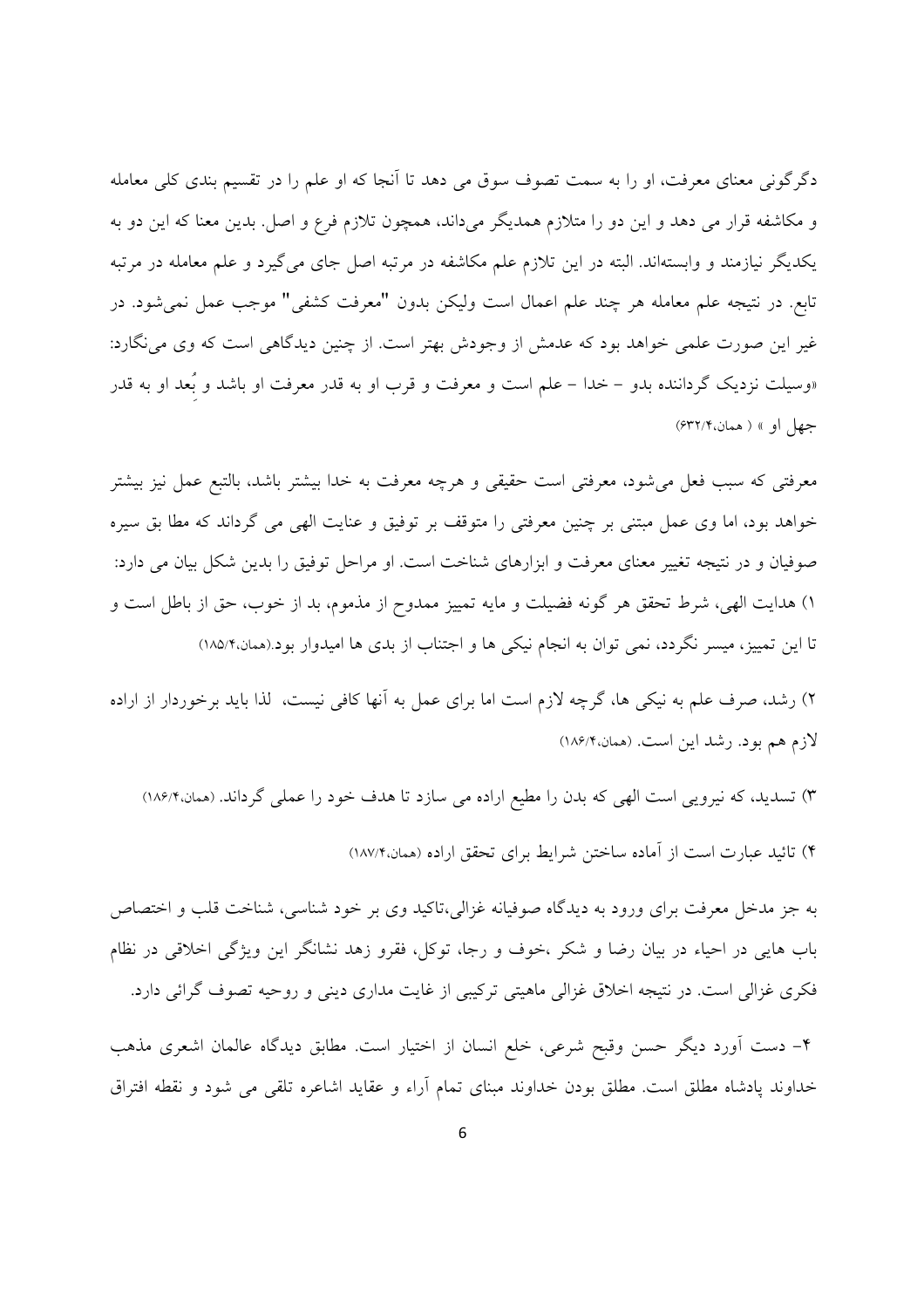اين مكتب از ساير مكاتب كلامي ديگر به حساب مي آيد. بدين جهت شعار اصلي اشاعره" لا موثر في الوجود الا الله" است. (همو، ١٣٨٤، ٩۶)

غزالی قید مطلق را چنانچه مدنظر اشاعره بوده به معنای باز پس گیری قدرت از تمام موجودات مخلوق خداوند قلمداد نموده و در یی پذیرش این اطلاق مسئله کسب را به عنوان بحث اختصاصی این مکتب مطرح می کند.او قاعده عمل و فعل آدمی را بر مبنای چنین اعتقادی، نه به صراحت بلکه به ظرافت شکل داده و بیان می نماید.

غزالی معتقد است وقتی فعلی از آدمی سر میزند، سه امردر او تحقق یافته است : «علم،ارادت و قدرت. یعنی دانش، خواست و توانائی »(همو،۱۳۷۸،۲۵۵/۱۳۷۸) او معتقد است که قدرت در یی خواست و اراده آدمی است و خواست به دنبال علم اوست. علمی که موجب نیت می شود و نیتی که موجب تصمیم بر فعل می گردد. در این صورت است که اندامها، فعلی را انجام می دهند. علم از حواس ظاهر –که او به لشکر ظاهر آنان را خطاب کرده است- به دست می آید و چون این سه امر تحقق یافت، فعل از آدمی صادر می شود.

اما نکته در اینجاست که منظورغزالی از علم و سببیت آن بر ایجاد فعل را در یابیم. مراد او از علم بدین معنا است که آیا انجام این عمل، خیریتی را برای فعل به همراه دارد و یا خیر؟ لذا منظور از علم، خیریتی برای فرد است. از این منظر، فرد فعلی را انجام میدهد که برای او نفعی به همراه داشته باشد. اما نکته اساسی در این مسئله أن است كه نفع را چه كسبي مشخص مي كند؟ غزالي معتقد است هدف علم معامله جز خداوند و رسيدن به خداوند شرط تحقق هر نفعی برای انسان است. او بر این عقیده است که در این راستا، اولا: غایت فعل خداوند است وثانيا: خداوند به لحاظ قدرت و علم كامل و مطلقش، خود تعيين مي كند كه فعل خير كدام است و فعل قبيح كدام. لذا عقل انسان از بين افعال از پيش مقدر شده الهي گزينش ميكند. لحاظ نمودن صفت «مضطر» برای عقل نشانه چنین اعتقادی است .(همان،٥٣٤/٢) در نتیجه علم انسان که در پی حکم عقل انسان، موجب و باعث اراده و قدرت او می شود، امری است که منوط به خیر از پیش مقدر شده است. در این صورت انتخابی مستقل نخواهد داشت و به تعبیر غزالی« انسان مجبور بر اختیار است. »(همو،۳۹/۱۳۸۶،۴ و۹)

نتيجه : مي توان نظريه اخلاقي غزالي را با توجه به نتايج پذيرش حسن و قبح شرعي، اخلاقي تنيده از تار و پود غايت مداري صوفيانه و فضيلت گرائي ديني دانست.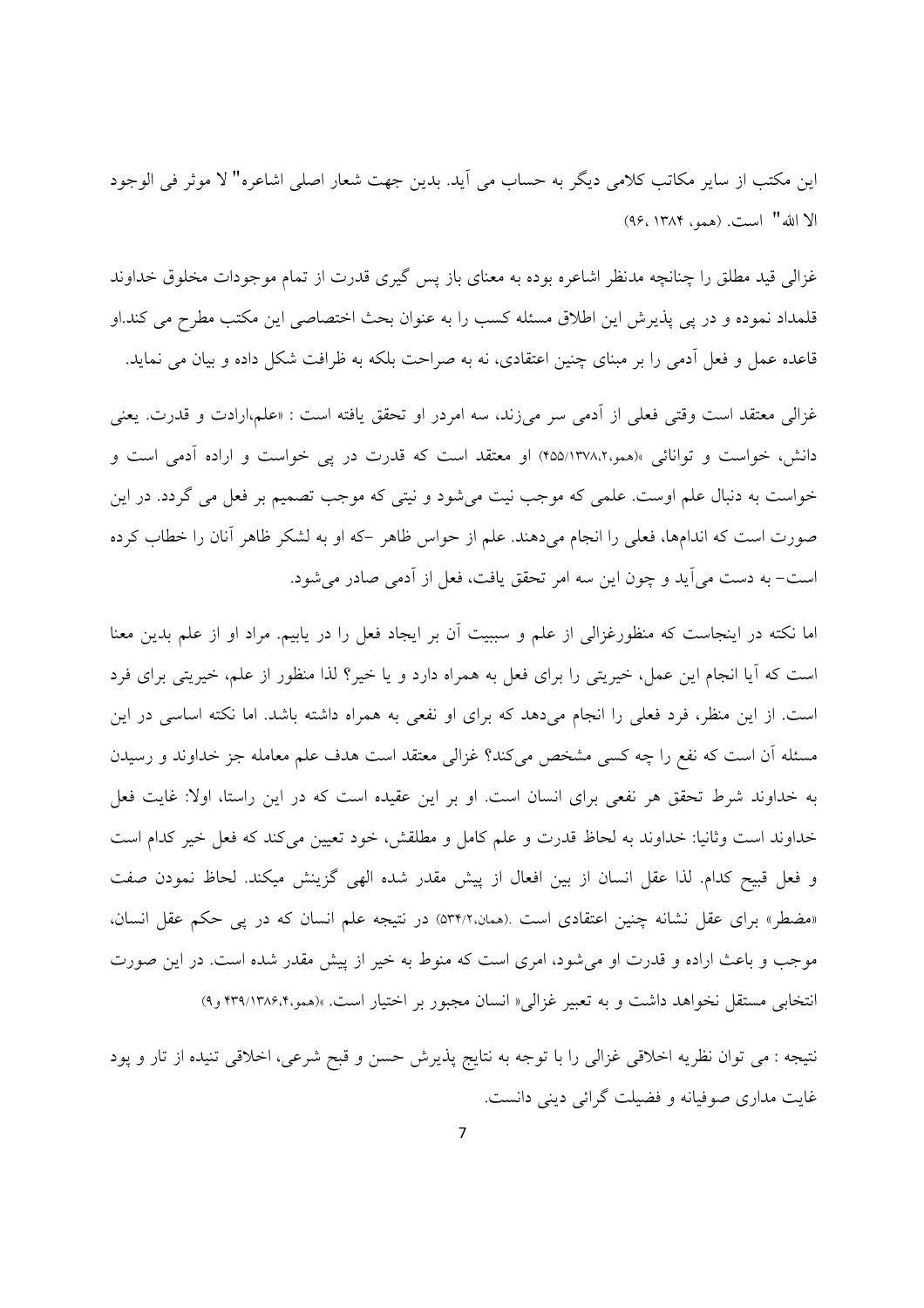کانت فیلسوف شهیر آلمانی بنیانگذار اخلاقی است که بر خلاف رویه معمول در عصر او مستقل از تجربه و یا هر تاثیر درونی و بیرونی است. بدین معنا که اصول آن ماخوذ از هیچ علمی چه طبیعی و چه الهی نمی باشد. ولیکن او اعتقاد راسخ داشت که اخلاق در نهایت امر متضمن اعتقاد به خداست و این امر بر آمده از خلوص اخلاقی است. چینش کانت در باب اخلاق و دین ، انقلابی را در افکار بر یا کرد که آنرا همسان با انقلاب کپرنیکی قلمداد می کنند و به سبب چنین تاثیری ، فلسفه او مبداء تاریخ جدیدی در اندیشه غربی گشت.

انقلاب او تاسیس دین بر پایه اخلاق بود که ثمراتش دین انسانی به جای دین الهی گردید. کانت بر خلاف رویه معمول و سنتی جامعه خود که اخلاق را مبتنی بر دین قرار می دادند ، دین را ماخوذ از اخلاق دانست و انسان را به عنوان اصل در نظام فکری خود وحتی اندیشه قرون بعد قرار داد.

اصول اخلاق او بر طبق أراء و نظرات مندرج در مطرح ترين كتب اخلاقي اش ما بعد الطبيعه اخلاق و نقد عقل عملی، بر پایه ی تغییر معنای معرفت ، عقل، اراده نیک ، تکلیف ،قانون و … می باشد. او این مباحث را چنين توضيح مي دهد:

### معرفت

قوای ادراکی در کانت متعلق به دو حوزه حس و فاهمه است. قوه حس متعلق به ذهن و عرضه کننده شهود حسی است. از آنجا که هر شهودی متشکل از دو جزء ماده و صورت است، شهود حسی نیز مبرا از این اصل نمی باشد. ماده جزئی است که از عالم خارج به دست آمده و متعلق به احساس نمی باشد و اما صورت همان قوای ذهنی است که پراکندگی ماده را نظم داده و موجب وجدان آن می شود. کانت (صورت) این شهود را پیشینی می نامد و اجزای آنرا زمان و مکان می داند. این صورت (زمان و مکان) امری ماخوذ از عالم خارج نیست و تنها خاستگاه آن در ذهن است. در نتیجه هر شهودی متوقف بر امری پیشینی است که مقدم بر هر تجربه ای است. اما این شهود حسی در درک مفاهیم و معرفت ما تنها به عنوان یک جزء نمودار می شود.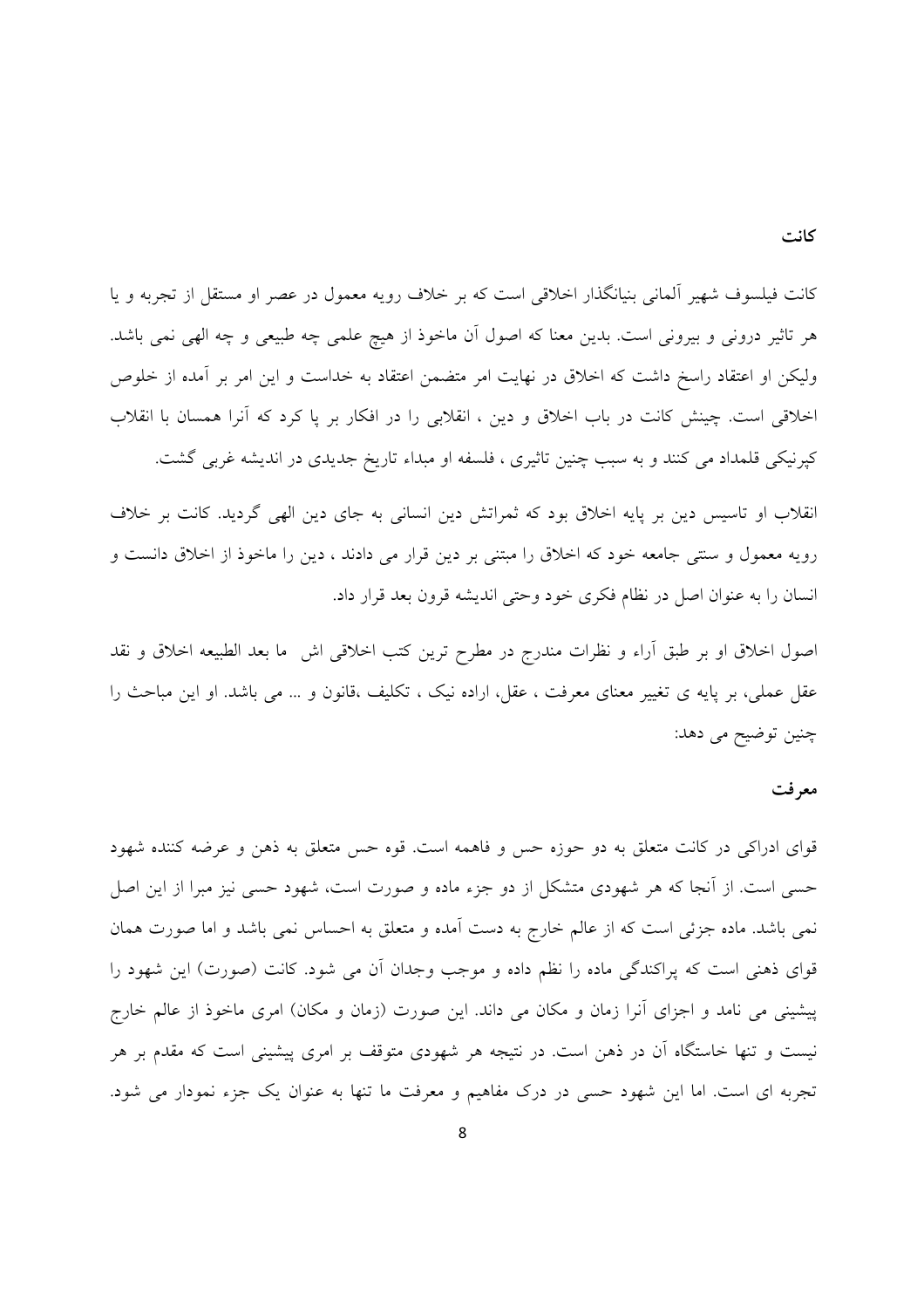چراکه حکم دهندگی از آن قوه حس نیست، لذا قوه دیگری لازم است تا قالب بندی تاثرات حسی را به عهده بگیرد و مبنای حکم دهی باشد. کانت این قوه را قوه فاهمه می نامد و مبنای قالب بندی تاثرات حسی را در مفاهيم محض فاهمه و با نام مقولات ذكر مى كند.

مقولات، قالبهای خاصی می باشند که تصورات را بر مبنای مفهوم واحدی جمع می کند. این قوه با ایجاد اتحادی ضروری میان تصورات داده شده از طریق قوای حس، حکم صادر کرده و قضیه ای کلی می سازد. در نتیجه کانت بر خلاف رویکرد دو جریان عمده ی عصر خویش در باب معرفت، معرفت را نه در گروی عقل ونه در گروی تجربه محض می داند. بلکه ً در صدد تلفیق هر دو حوزه معرفتی است. از اینرو او معتد بود «تجربیان درست می گویند که به اصطلاح ارسطو معرفت ما از راه حواس فراهم می آید اما در عین حال عقلیان هم حق دارند ، زیرا ( صورت) معرفت را قوه فهم ما به آن ماده می افزایدو در نتیجه نه تجربه صرف قادر به فراهم أوردن معرفت است و نه عقل صرف» ( کورنر، ۱۳۸۰: ۵۵)

کانت در یے معرفتی است که در آن عین و ذهن در یک تعامل خاص قرار گیرند. وی معتقد بود علم انسانی دو منشاء دارد که شاید هر دو ناشی از یک رشته مشترک ولی مجهول باشند، یکی از آنها احساس است و دیگری فهم، اعیان از طریق احساس به ذهن عرضه می شوند و از طریق فهم، اندیشیده می شوند. در نتیجه موجود بودن اشیاء متکی به درک من از آنها نیست، اما ماهیت آنها بر اساس این واقعیت که می توانند درک شوند، تعیین می شوند. در اینجا آنچه معرفت را حاصل می کند و نقش کلیدی در حصول معرفت دارد، ذهن است، به توسط ذهن، واقعیت درک می شود، در نتیجه جهان از طریق داده های حسی در ذهن من نقشی را می پذیرد، اما این ذهن من است که به این داده های حسی تعین می بخشد.<sup>۵</sup> و خلاصه آنکه واقعیت رنگ و بوی ذهن مرا خواهد داشت. ( نک: کرم ،۱۳۷۵، ۳۸؛ اسکروتن، ۱۳۸۸، ۴۵ ؛مجتهدی ،۱۳۸۶،۱۰۲)

<sup>°</sup> کانت در کتاب نقد عقل محض می نویسد:« منشاء همه مفاهیم، بلکه همه سوالاتی که عقل بر ما عرضه می کند نه در تجربه بلکه منحصرا در خور عقل است. چون عقل تنها علت ايجاد اين ايده هاست بايد درباره اعتبار يا طبيعت جدلى وهم أميز أن ها توجيهى ارائه دهد.» (كانت،الف ٧٣۶ و ب ۷۹۱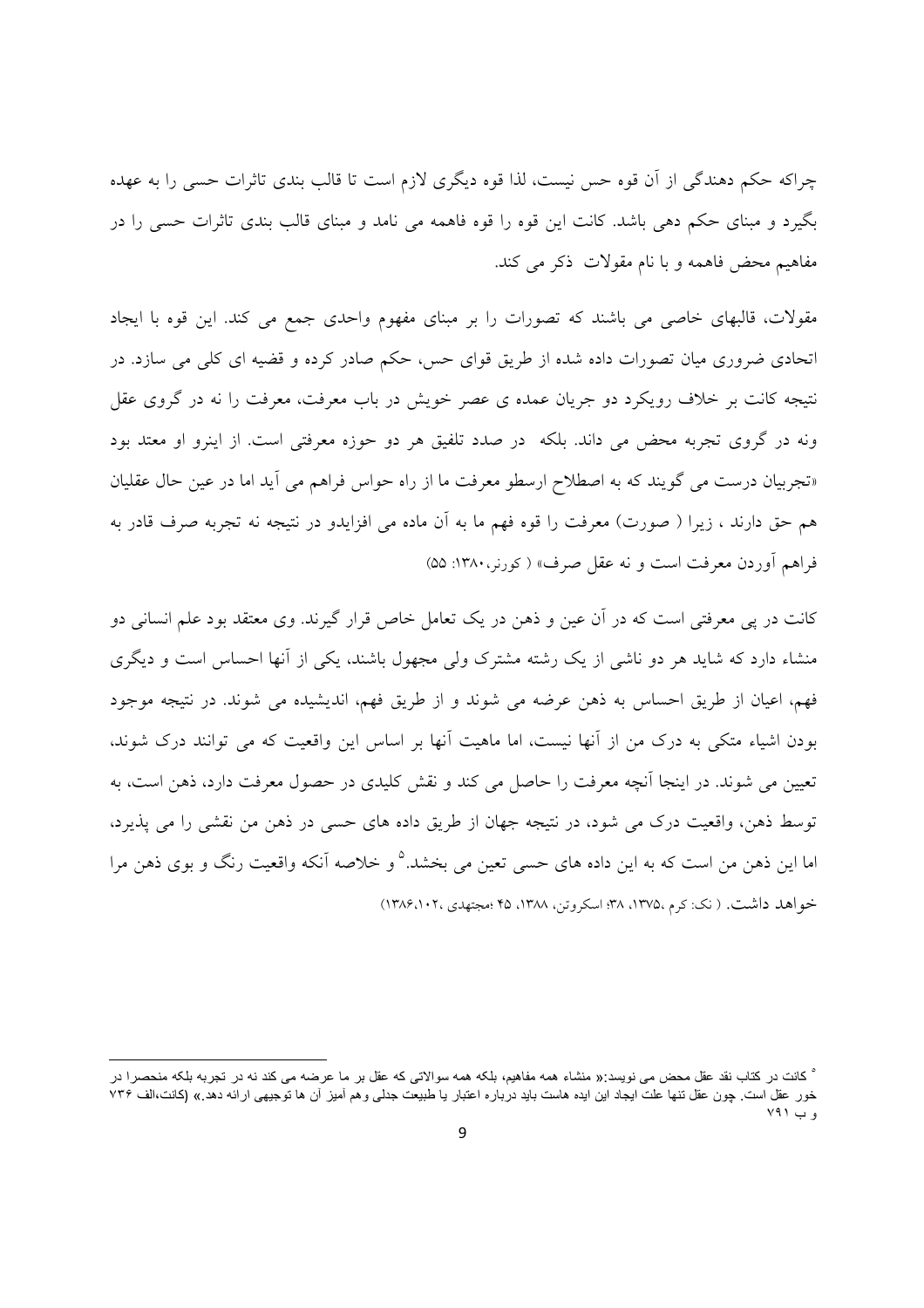مقصود کانت از عقل، همان قوه معرفتی واحدی است که دارای دو بعد نظری و عملی است. اما در باب اخلاق، مراد او از عقل صرفا عقل عملی است که ناظر به افعال ارادی و احکام اخلاقی می باشد. از اینرو بایدها و نبایدهای حوزه رفتار، تنها در حیطه عقل عملی خواهد بود.

كانت معتقد است عقل نظري تنها معطوف به موضوعات قوه شناختاري (حس) است.(كانت،٢٧،١٣٨٩) لذا تنها قادر به حکم دادن در باب پدیدارهاست و نمی تواند به ادراک و به اثبات ذوات و معقولات بیردازد . به بیان دیگر عقل نظری صرفا ً قادر به صدور حکم در خصوص عوارض است. لذا پرداخت این عقل به حوزه ذوات معطوف نمی شود و هر حکمی از جانب این بعد عقل در باب ذوات، خیال بافی ای بیش نمی باشد. در نتیجه تنها عقل عملی است که عهده دار شناخت و معرفت در خصوص ذوات است و حکمش در این باب، حکمی قابل قبول وكلي ست (همان،١٥٠)

کانت معتقد است «این عقل تنها به زمینه های ایجاب اراده می یردازد»(همان،۳۴)و دارای اصولی است. طبق بیان کانت تعریف این اصول چنین است : «اصول عملی قضایایی هستند که حاوی ایجاب کلی اراده اند .» (همان،۳۳) یعنی اراده به نحو کلی– یعنی بدون تاثیر از هیچ عامل و شرائطی– باعث شود که فعل از حالت امکان خارج شده،تصمیم بر انجام و یا ترک آن اتخاذ شود. از اینرو کانت، اخلاق را در حوزه عقل عملی مورد بحث قرار می دهد و قائل به مابعد الطبیعه ای برای آن است. به دیگر بیان اخلاق جدا از همه عوامل تجربی میباشدو خاستگاه أن در عقل است.

### دستور، قانون

کانت در بررسی ریشه های گزینش فعل، بیان می دارد عمل برای ما به دو نحو ضرورت می یابد. ضرورت یا ناشی از یکسری تمایلات است و یا بر حسب قانونی است که به موجب آن، ما ملزم به انجام فعل می شویم. اگر ضرورتی که ما را به انجام فعل می کشاند، تنها برای خود ما معتبر باشد، یعنی به لحاظ تمایلات و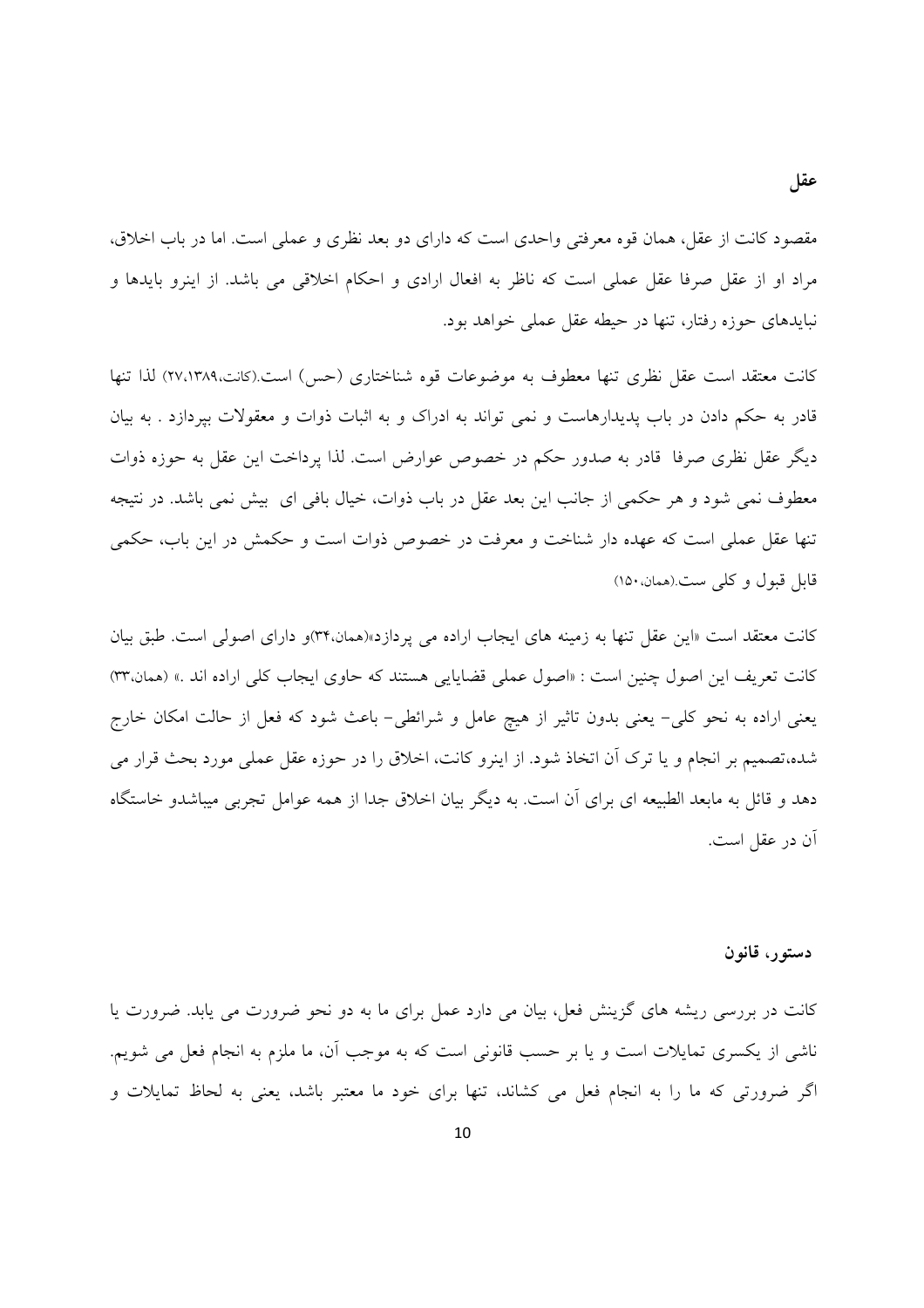احساسات خود فعلی را انجام دهیم، در این صورت ضرورت از انگیزه ای درونی برخواسته است. بدین لحاظ ما با ضرورتی روبروئیم که بر اساس یک قاعده ذهنی شکل گرفته است. کانت این ضرورت را دستور می نامد. اما زمانی فعل دارای ضرورتی ناشی از انگیزه ای برون ذهنی است. در اینجا شرائط الزام دهنده فعل، به صورت یک قاعده عینی خواهد بود که ازآن به عنوان قانون یاد کرده و معتبر برای هر موجود متعقلی است. از اینرو کانت این ضرورت را امر می نامد که در بردارنده الزام است.(همان،۳۲،۱۳۷۸-۳۵)

اراده نیک و تکلیف

کانت برای روشنگری امر اخلاقی به بیان اراده نیک می پردازد. او در تعریف اراده نیک در ابتدای کتاب مابعد الطبیعه اخلاق خود می نگارد:« محال است در عالم یا در خارج ازاّن چیزی را بدون قید و شرط جز اراده نیک خير دانست.» (همو ١٢،١٣۶٩)

با این توصیف مواهب طبیعی چون زیرکی، سرعت انتقال، هوشیاری و همچنین سجایای اخلاقی چون شجاعت و مواهب خوشبختی چون ثروت و مقام که در اعتقاد قدمای او، موجب نیک بودن فعل می شود را از آن جهت که ملزم به قید و در بر دارنده شرط می باشند، در دائره اراده نیک داخل نمی گرداند. از اینرو کانت اراده نیک را امری می داند که نه به خاطر پیامدها و نتایج مطلوب و نه به صرف وسیله ی دستیابی به نیکی، بلکه بالذات نیک و فقط برای خودش نیک است. او آنچنان بر این عقیده استواراست که خیریت عمل بالذات نیک را – حتى اگر انجامش باعث رنج فراوان هم باشد- مخدوش ندانسته و لازم الاجرا مى داند. از اينرو كانت در كتاب مابعدالطبیعه اخلاق خود در تعریف اراده می گوید : «درخواست یا اراده عبارت است از توانائی برگزیدن آن چیز که عقل مستقل از تمایل ضروری یعنی نیکو بشناسد. »(همان،۴۶)

وی در ادامه برای روشنگری مبحث اراده نیک خود، به بیان تکلیف ٔ می پردازد. چرا که معتقد است اراده ای که تنها برای تکلیف عمل میکند اراده ای نیک است. (همو،۱۳۸۹،۱۳۰۰-۱۲۳) اما تکلیف چیست؟

کانت در این خصوص می نویسد: «مفهوم تکلیف فی نفسه عبارت است از مفهوم یک گزینش آزاد ضروری به موجب قانون» (کانت،۱۳۸۸،۱۳۸۸) برای مطالعه بیشتر بنگرید (اونی،۸۹،۱۳۸۱؛ راس،۱۳،۱۳۸۶؛ کاپلستون،۱۳۷۵/۶۳۲)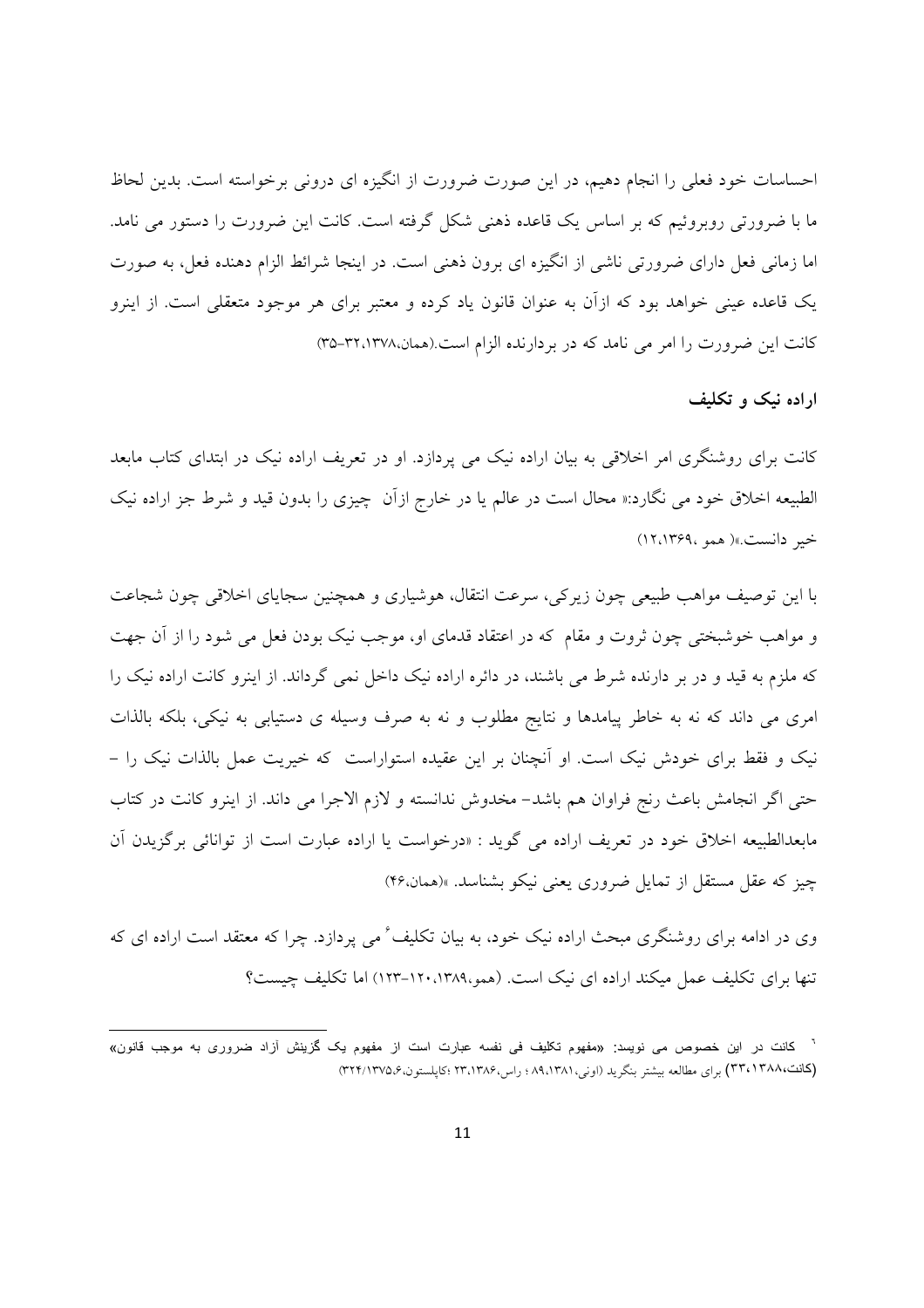او برای توضیح مفهوم تکلیف دو نکته را متذکر می شود: اول آنکه تکلیف از مقوله امر است دیگر مبحث انسان شناسی است. او معتقد است انسان دارای اراده است. به موجب این اراده است که می تواند بر طبق اصول عملي پيشين عمل كند. اما اين انسان همانند ساير موجودات متعقل نيست. از آن جهت كه موجودات متعقل غیر انسانی دارای اراده ای قدسی هستند که به موجب آن در تعارض با قانون اخلاق قرار نمی گیرند، بنابراین انسان به حسب ذات خویش که اندیشنده است و همچنین دارای تمایلات است، می تواند نسبت به قانون اخلاق تخطی کند. لذا برای او تکلیف اخلاقی که ماهیتی امری دارد- شکل می گیرد. از اینروست که می گوئیم «امر اخلاق حکایت از قانون با اراده ی ناقص دارد.»(همو،۵۶،۱۳۸۹،۵۷-۵۷، ۳۳-۳۳، ۳۳

اما در چه زمانی فعل دقیقا مطابق با تکلیف انجام می شود؟ از آنجا که کانت حوزه انجام فعل ارادی را متوقف بر دستور یا قاعده ای قابل تنسیق می داند، به بررسی دستورهایی می پردازد که منجر به تکلیف می شوند. او در اين خصوص دو دستور يا بايسته را ذكر مي كند. دستور فرضي و دستورعقلي.

بایسته فرضی، نماینده ضرورت عملی کاری ممکن است که خود وسیله ای برای امر دیگری که مورد خواست واقع می شود. بایسته عقلی، نماینده کاری است که به ذات خود و بدون مناسبت با غایتی دیگر، ضروری است. لذا اگر فعل بر حسب مقصودی نیک انجام شود، علت آن ذهنی و یا فرضی است. کانت با این بیان (تمایل) را -که ریشه ی اعمال خود محورانه است - مخالف اخلاقی بودن فعل می داند. لذا علت موجبه عمل اخلاقی را به لحاظ ضروری بودن و نا مشروط بودنش لحاظ می کند و معتقد است که فعل تنها در صورتی که به لحاظ ضرورت عقلی گزینش و یا عمل شود فعل دارای ارزش راستین اخلاقی و مطابق تکلیف است .(نک  $(49 - 44)(1799)$ 

با چنین بیانی از تکلیف کانت میان اعمالی که مطابق با تکلیف صورت می گیرند و اعمالی که به منظور ادای تکلیف صورت پذیرفته اند،تمایز قائل می شود. به عنوان مثال کاسبی که از مشتریان خود یول بیشتری از میزان مطلوب کالایش، مطالبه نکند گرچه فعلی در راستای تکلیف انجام داده است، اما اگر به خاطر نفس فعل این امر را انجام نداده باشد،عملی انجام داده که ادای تکلیف بوده و ارزش اخلاقی ندارد. تنها در صورتی می توان عمل را اخلاقی دانست که بر طبق تکلیف باشدو به لحاظ ملاحظات شخصی صورت نیذیرفته باشد.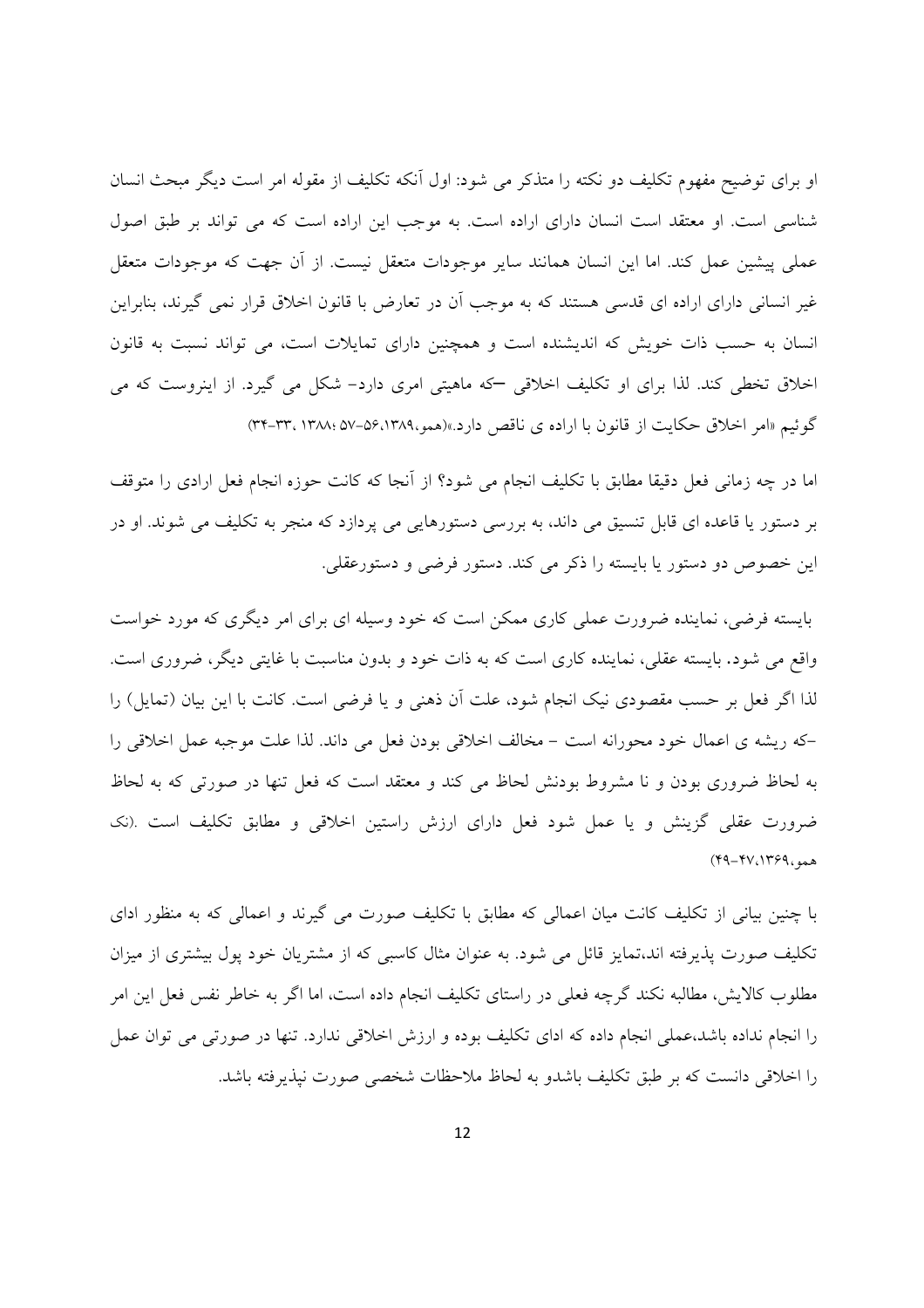## امر مطلق

کانت برای تبیین و روشنگری عمل مطابق با تکلیف خود بیان می دارد: عمل مطابق تکلیف عملی است که به خاطر احترام به قانون اخلاق شکل می گیرد. اما چه زمانی می شود به قانون احترام گذاشت؟ کانت در پی بیان قانون که مستلزم کلیت و خدشه ناپذیری است به قاعده امر مطلق می یردازد و آنرا معیار قانون اخلاق بر می شمار د.

امر مطلق، امری است غیر مشروط که الزام اَن تنها توسط عقل مطرح می شود. از این جهت غایت، نتیجه، سود و زیان و تمایل ملاک گزینش فعل نبوده و ضرورت اجرای عمل از هر قید و شرائط تجربی مبرا می شود. در نتيجه امر مطلق، امري لابشرط بوده و اراده را ضرورتا ملزم و مجبور مي سازد تا به نحو معيني عمل كند.

### نظريه اخلاقى كانت

کانت اصل اخلاقی خود را که دائر بر مبحث امر مطلق است چنین بیان می کند : « تنها بر پایه آن قانونی عمل کن که در عین حال بخواهی آن آئین قانونی تمام باشد. » هر چند کانت قالبی واحد برای نظریه اخلاقی خود قرار داده است اما در سیر باز پروری بحث خود چندین اصل دیگر را به آن ضمیمه می کند. این اصول به قرارذيل است :

– تنها بر پایه آن آئینی رفتار کن که در عین حال بخواهی آن آئین قانونی تمام باشد.(همو،۰،۱۳۶۹)

– چنان رفتار کن که اگر بخواهی بتوانی دستور ناشی از عمل تو به صورت قانون کلی طبیعت در آيله.(همو،١٣۶٩، ۶۱)

– طوری رفتار کن که انسانیت خواه در شخص خودت، خواه در شخص دیگر، غایت رفتار باشد نه وسيله(همو،١٣۶٩، ٧۴)

– اراده هر ذات خردمند، اراده قانون گذار عام است.(همو،۱۳۶۹،۷۸)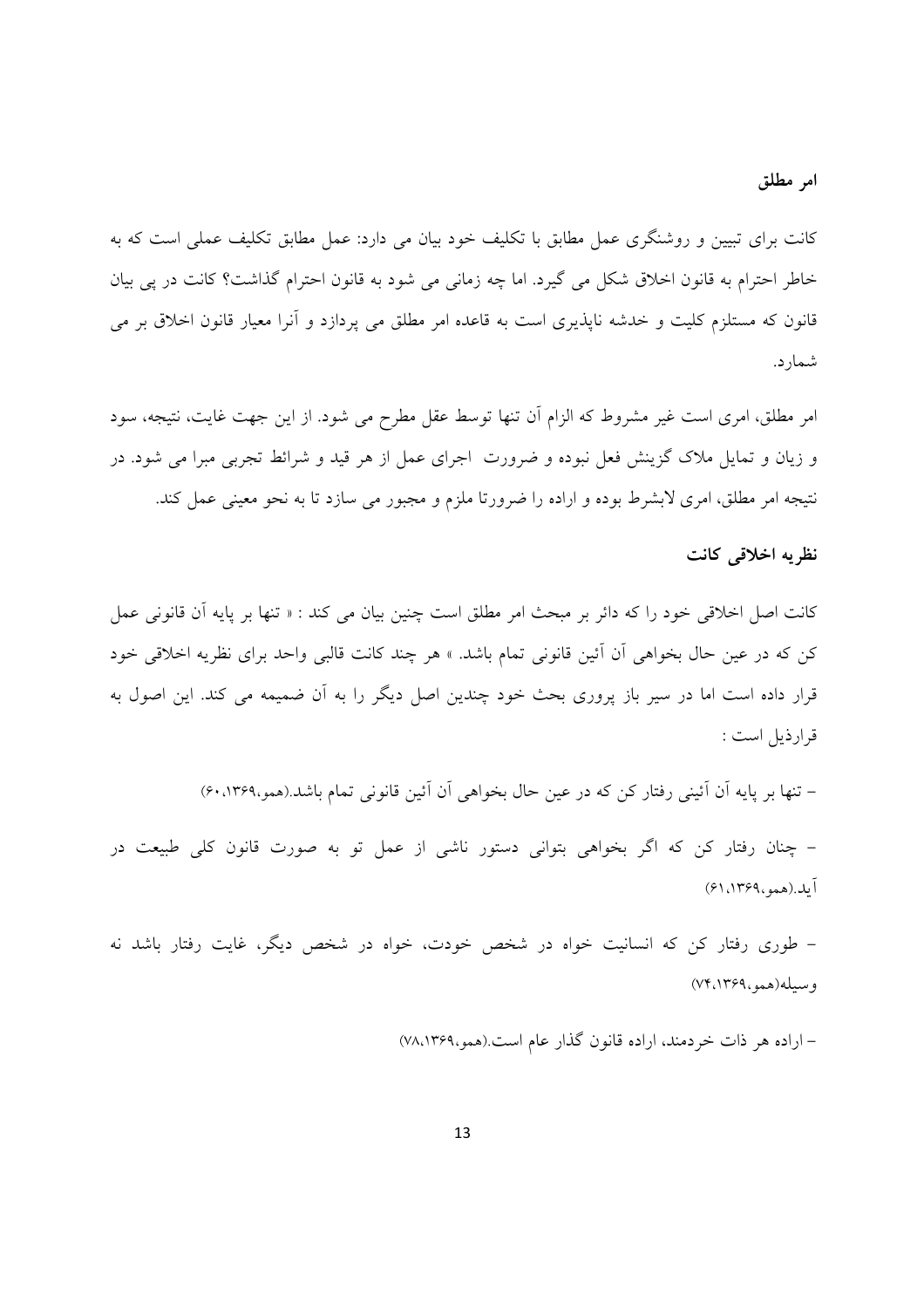او با چنین قالب بندی برای اخلاق ، کلیت و جامعیت قانون را برای هر فرد عاقلی قابل فهم و لازم الاجرا می داند.

نتايج مباني اخلاقي كانت:

**۱– اختیار**: هنگامی که اخلاق بر پایه تکلیف استوار می شود و تکلیف جز امر مطلق مرجع دیگری ندارد، سوالی شکل می گیرد که اگر مطلق دارای ساختاری است که توسط عقل پدیداری قابل اثبات نیست، پس چگونه امکان اّن و یا ضرورت اّن اثبات می شود؟ کانت در جواب به چنین پرسشی ،مفهوم اختیار را تبیین می کند. «او در جستجوی شرط ضروری الزام و تعهد عمل کردن به موجب تکلیف-که تنها بر حسب امر مطلق شکل می گیرد- مفهوم اختیار را بیان می کند. به بیانی دیگر شرط ضروری این تعهد را اختیار می داند.» (کاپلستون، ۳۳۹/۶،۱۳۷۵) بدین سبب او اختیار را بنیاد همه قوانین اخلاق می داند.(کانت، ۱۳۸۹،۱۶۰)

اختیار نه تنها ضرورت تعهد ما به تکلیف بر اساس امر مطلق را بیان می سازد، بلکه فرض پذیرش انسانی را هم که تابع و واضع قانون اخلاقی است،جامه ی عمل می پوشاند. بدین نحو انسان را می توان بخشی از نظام علت و معلولی در طبیعت و در خارج از طبیعت فرض نمود. انسانی که می توان او را غایت بالذات دانست و بر این اساس، اخلاقی بودن انسان و قانون اخلاق را به اثبات رساند. کانت می گوید: «اگر ما بتوانیم مختار بودن انسان را بتوانيم تشخيص دهيم، نه تنها امكان، بلكه ضرورت قانون اخلاق – به عنوان قانون عملي برتر موجودات عاقل- را هم مي توانيم تشخيص دهيم» (همان،١٥۶)

#### معناى اختيار

اختیار داشتن انسان که در ترجمه های متفاوت به آزادی هم تعبیر گشته است، همان استقلال از نظام علی طبیعت است. «استقلالی که اراده از هر چیز جز قانون اخلاق دارد. »(همانجا، ۱۵۶) به تعبیر دیگر، اختیار به معنای مستقل بودن و آزاد بودن از علت های ذهنی و هر چیزی است که متعلق به احساس باشد. آنچه کانت از اختیار می خواهد، اختیار استعلائی است. «اختیار استعلائی که باید آنرا از هر امر تجربی و در نتیجه از طبیعت به طور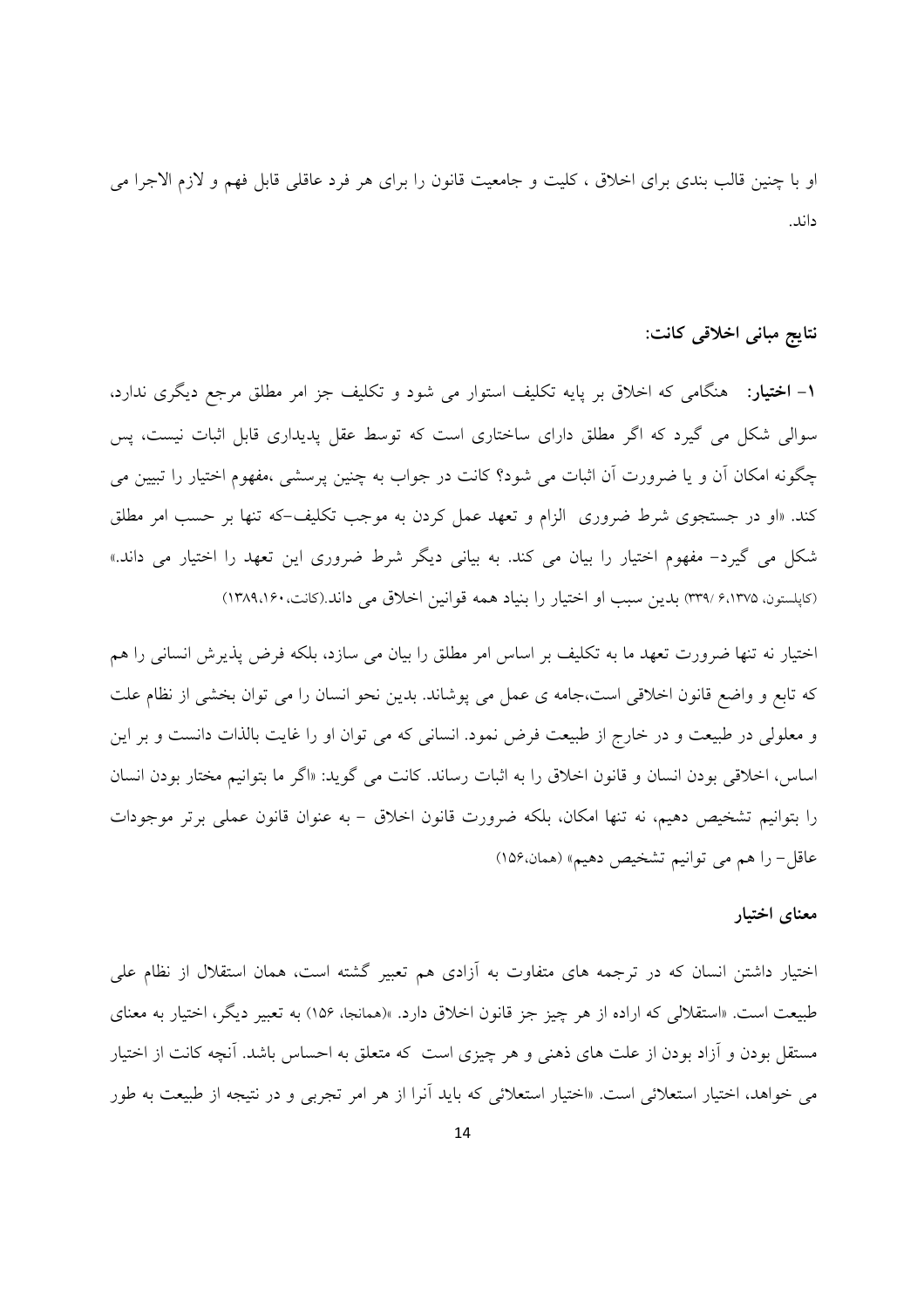کلی، خواه موضوع حس درونی باشد که در اینصورت فقط در زمان ملحوظ است و خواه موضوع حس بیرونی –که هم در زمان و هم در مکان است– مستقل دانست.» ( همان.۱۶۰–۱۶۱) با چنین معنایی از اختیار است که می توان قانون اخلاقی و مسئولیت به این قانون را توجیه کرد.

# **۲–جاودانگی نفس**

شرط بیان این اصل را کانت در بیان خیر اعلاء می داند. «خیر اعلاء تمامیت لابشرطی است که تحقق ان در عالم موضوع ضروری ارادهای است که تنها از طریق قانون اخلاق، تعیین پذیراست.» (همان.۲۰۱) وی در ادامه این امر بیان میدارد؛ ملاک این اراده که از طریق قانون اخلاق به آن رسیدیم، باید با قانون اخلاق، هماهنگی کامل داشته باشد. کانت این امر را شرط برتر خیراعلا میداند و چون خیراعلا ممکن است، پس شرط هم ممكن است.

اگر چنین هماهنگی، ممکن شود، " قداست " – به معنای کمالی که هیچ موجود متعقل وابسته به عالم محسوس، در هیچ لحظهای از هستی!ش، نمیٍتواند به آن برسد، – امری عملاً ضروری و الزامی می شود. (همان،  $(Y \cdot Y - Y \cdot Y)$ 

از سوی دیگر چون بیان کردیم که قداست، کمالی ضروری است و انهم کمالی که فرد متعقل وابسته به عالم محسوس، نمیٍتواند به أن برسد، پس برای تحقق چنین امری باید فرض شود که فرد متعقل در غیر از عالم محسوس به نحو مستمر باقی مانده و سیر هماهنگی اراده با قانون اخلاق را طی کرده و به قداست، دست یابد. بنابراین اگر خواستار فضیلت به نحو اکمل ان باشیم، باید خواستار اراده ای باشیم که در نهایت هماهنگی با قانون اخلاق باشد. اما هیچ بشری نمی تواند به چنین امری نائل شود، مگر آنکه به نحوی مستمر باقی مانده و در سیر استمرارش به این قداست نزدیک شود. پس این پیشرفت بی پایان، فقط با فرض استمرار بی پایان وجود وشخصیت همان موجود متعقل – که از ان به جاودانگی نفس تعبیر می شود – امکان پذیر است. (ری،کانت،۲۰۲،۱۳۸۹) در نتیجه خیر اعلا تنها با فرض جاودانگی نفس ممکن است.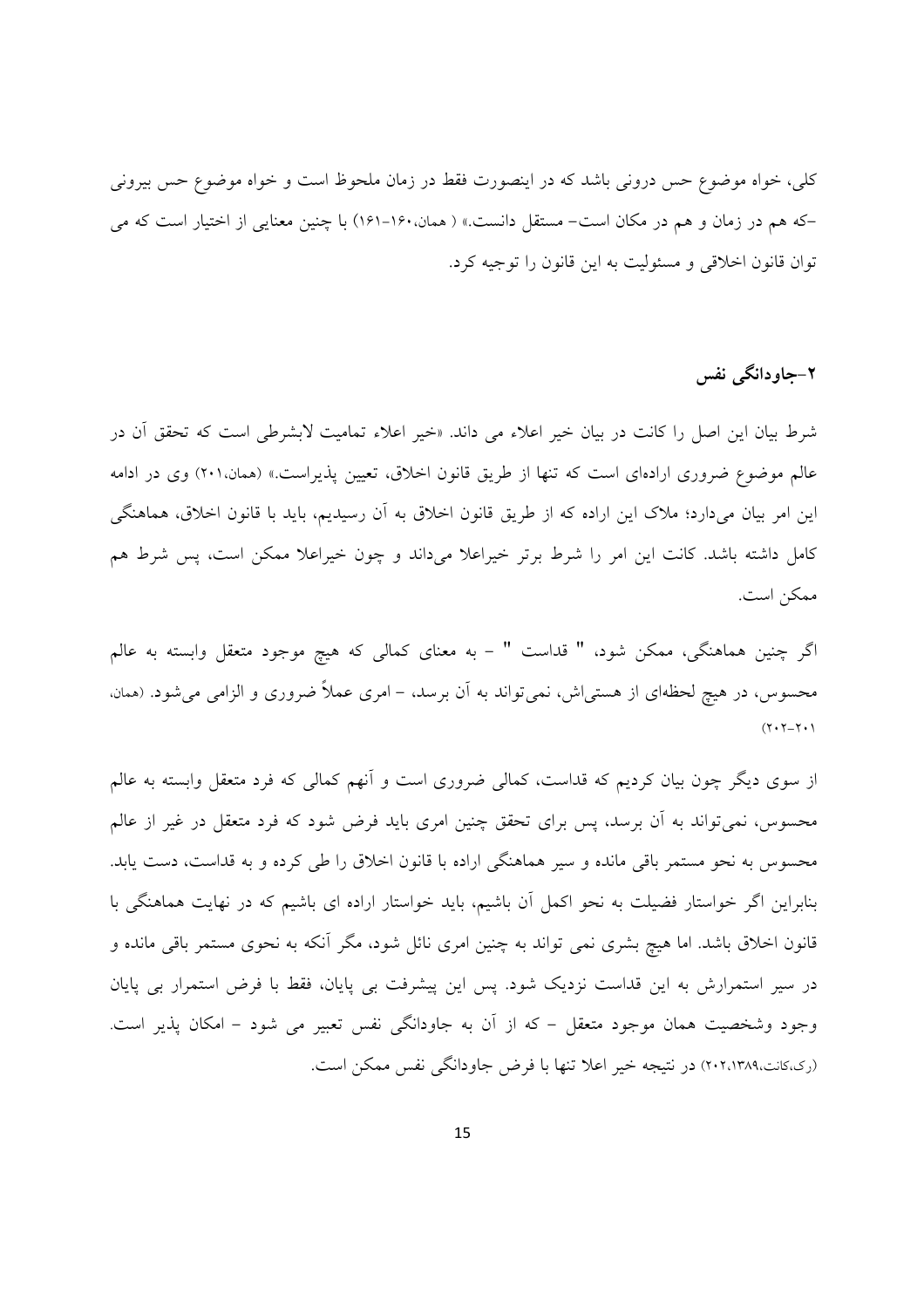سومین نتیجه ای که کانت از نظریه اخلاقی خود می گیرد خداست. او معتقد است موجود متعقل برای آنکه بداند اخلاقی بودن او، سعادتی متناسب با فعلش را به همراه دارد، خواهان علتی است که سعادت متناسب با فعل او را تضمین کند. در اینجا وجود خداوند به عنوان علت، و یا به بیانی دیگر به عنوان شرط ضروری امکان خبر اعلا بيان مي شود(همان،۲۰۶-۲۰۷)

می توان به طور اجمال استدلال اخلاقی کانت درباره وجود خداوند را به این صورت مطرح کرد:

وی در مقدمه ی اول انسان را موجودی اخلاقی فرض میکند. موجودی که اخلاق ملزم و مکلف است آنرا کامل کند و به خیراعلا و یا به برترین خیر برساند، یعنی عقل، امر میکند که امر مطلق را طلب کنیم.

او در مقدمه ی دوم بیان می دارد از آنجا که بعید است امر مطلق، ندای کاذبی باشد، بنابراین متعلّق امر مطلق، باید امکان پذیر باشد. حال آنکه انسان برای دست یابی به خیر اعلا باید هماهنگی را میان اراده خود و طبیعت خود برقرار سازد و از آنجا که انسان موجودی طبیعی است و جزئی از این طبیعت به حساب می آید، پس نمي تواند علت چنين هماهنگي قرار بگيرد .

به عبارت دیگر چون نمی توان فعل اخلاقی مورد اراده را مطابق طبیعت قرار داد، پس ناچاراً باید علتی را یذیرفت که طبیعی نباشد – یعنی فراتر از عالم طبیعت باشد – و بتوان فعل اخلاقی را به سبب خود قانون اخلاق شناخت و هماهنگی میان آنها ً را برقرار نمود. پس مجبوریم موجودی را فرض گیریم که آن موجود همان " خداست ".

# نتیجه گیری مهم کانت

١. اين" خدا " نيست كه اخلاق را تبيين ميكند و به أن تعيّن ميبخشد، بلكه اخلاق است كه به خدا تعيّن مي بخشد. يعني: چون اخلاق، قانوني است كه عقل به واسطه اين قانون، اراده را بر انجام فعل، به مرحله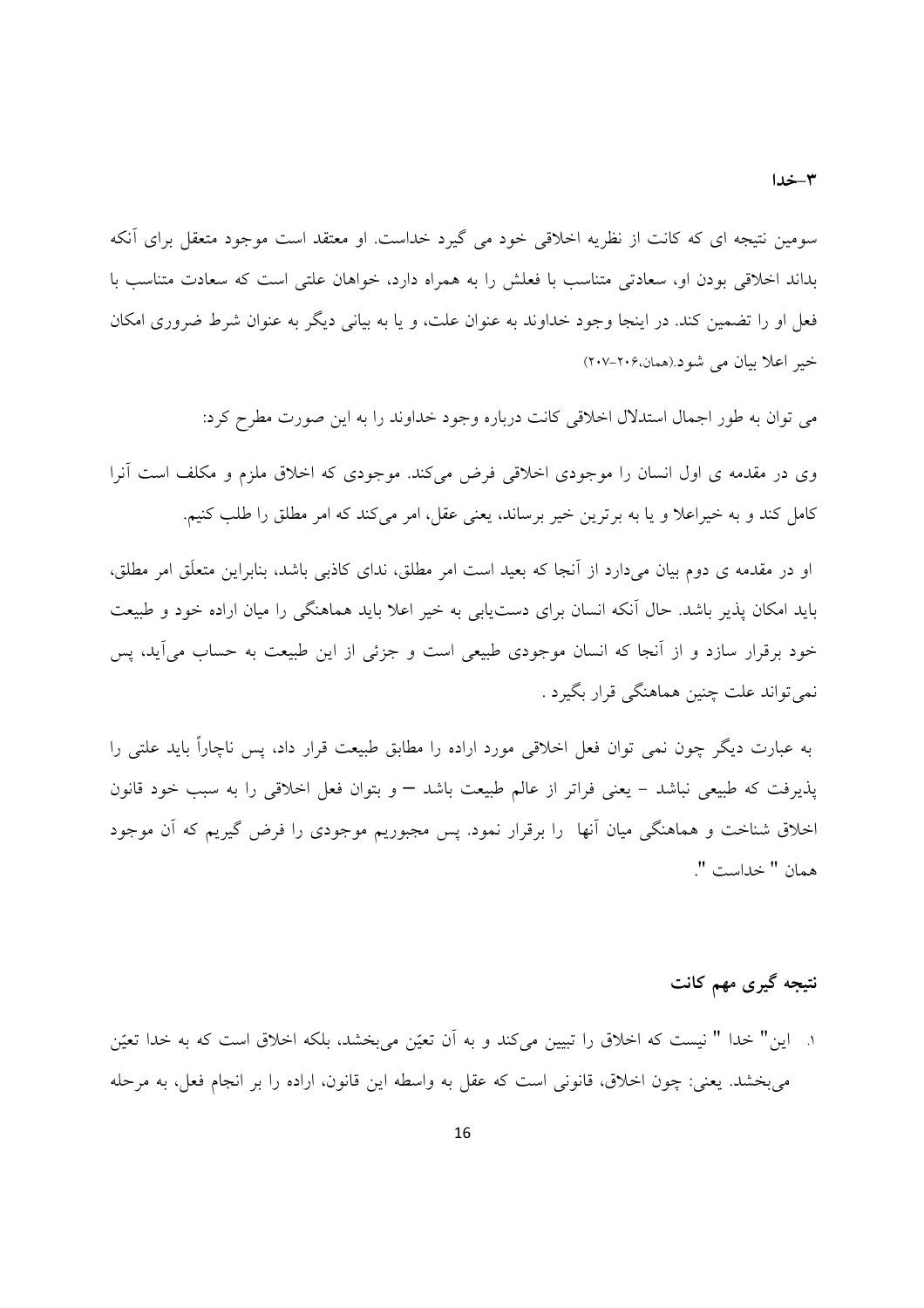وجوب می رساند و اراده برای چنین امری نیازمند شرائطی می باشد، پس چنین شرائطی را همچون اختیار، جاودانگی نفس و خدا اقتضاء می کند. کانت این موارد را به عنوان اصول موضوعه بیان داشته است. البته این اصول ، دارای ضرورتی جزمی نبوده و تنها ضرورت هایی ذهنی اند. «ممو۲۴۹،۱۳۸۸-۲۵۰)

## نقدهایی که می توان بر مبنای فلسفه اخلاق کانت بر نظام اخلاقی غزالی وارد ساخت

۱.کانت در مقابله جدی با هر عاملی است که بخواهد به عنوان غایت در اخلاق مطرح شود. لذا شالوده ی اخلاق کانت تماما متوقف بروظیفه گرائی است. او با طرح اراده نیک، عمق وظیفه گرائی اش را نشان می دهد. «چراکه اراده نیک را نمی توان بر اساس نتایج و غایات اعمال تعریف کرد و خوبی نتایج را نمی توان منشاء خوبي اراده دانست.» (مصباح يزدي،١٣٨٤.٢٧٨) از اينرو اخلاق او «اخلاقي كاملا منطبق با عقيده وظيفه گرايان است که معتقدند اخلاق در دستگاهی از قواعد اخلاقی است.» (اتیکسون ۱۳۶۹،۲۰۰) و صرفا ناظر به فعل است. اگر فعل في نفسه نيک باشد عمل به آن، وظيفه هر موجود متعقلي است.

یس می توان نتیجه گرفت بر اساس مبنای اخلاق کانت، نظام اخلاق غزالی که در پی پذیرش حسن و قبح شرعی، اخلاقی غایت گرا است، کاملاً ناموجه و دائر بر پایه یک دور منطقی خواهد بود. در نتیجه نقد او در مواجهه با نظامهای اخلاقی غایت گرا کاملا معطوف به نظام اخلاقی غزالی نیز می باشد.

۲– بر مبنای عقیده کانت معیار گزینش فعل غزالی که بر مبنای خیریت الهی^ لزوم می یابد، کاملا مردود است و پذیرش أن مستلزم رواج منفعت طلبی و خلع تعهد اخلاقی انسان خواهد بود. چراکه اگر فعل به لحاظ خیریت مورد نظر من مورد گزینش واقع شود، هیچ الزام و اطلاق کلبی برای گزینش فعل وجود ندارد.

<sup>&</sup>lt;sup>√</sup> شایان ذکر است که منتقدان کانت قائلند کانت در اصل اخلاقی خویش دچار دورمنطقی شده است. از سویی نتیجه اخلاق خویش را اختیار،خدا و جاودانگی نفس می داند وازطرفی این نتایج را به عنوان مقدمه استدلال خود در نظر دارد.

بر اساس دیدگاه کانت، ملاک فعل اخلاقی امری درون ذاتی است و عواملی چون سعادت یا شادی، تمایلات، حس اخلاقی و کمال را به عنوان منشاء فعل اخلاقی نمی توان قرار داد. از اینرو در نظر داشتن خیر وسعادت اخروی در راستای سعادت خواهی معنا شده وفاقد اعتبار است (کانت، ٥،١٣٤٩ه (و٥۵-٥٧ وكانت،١٣٧٨)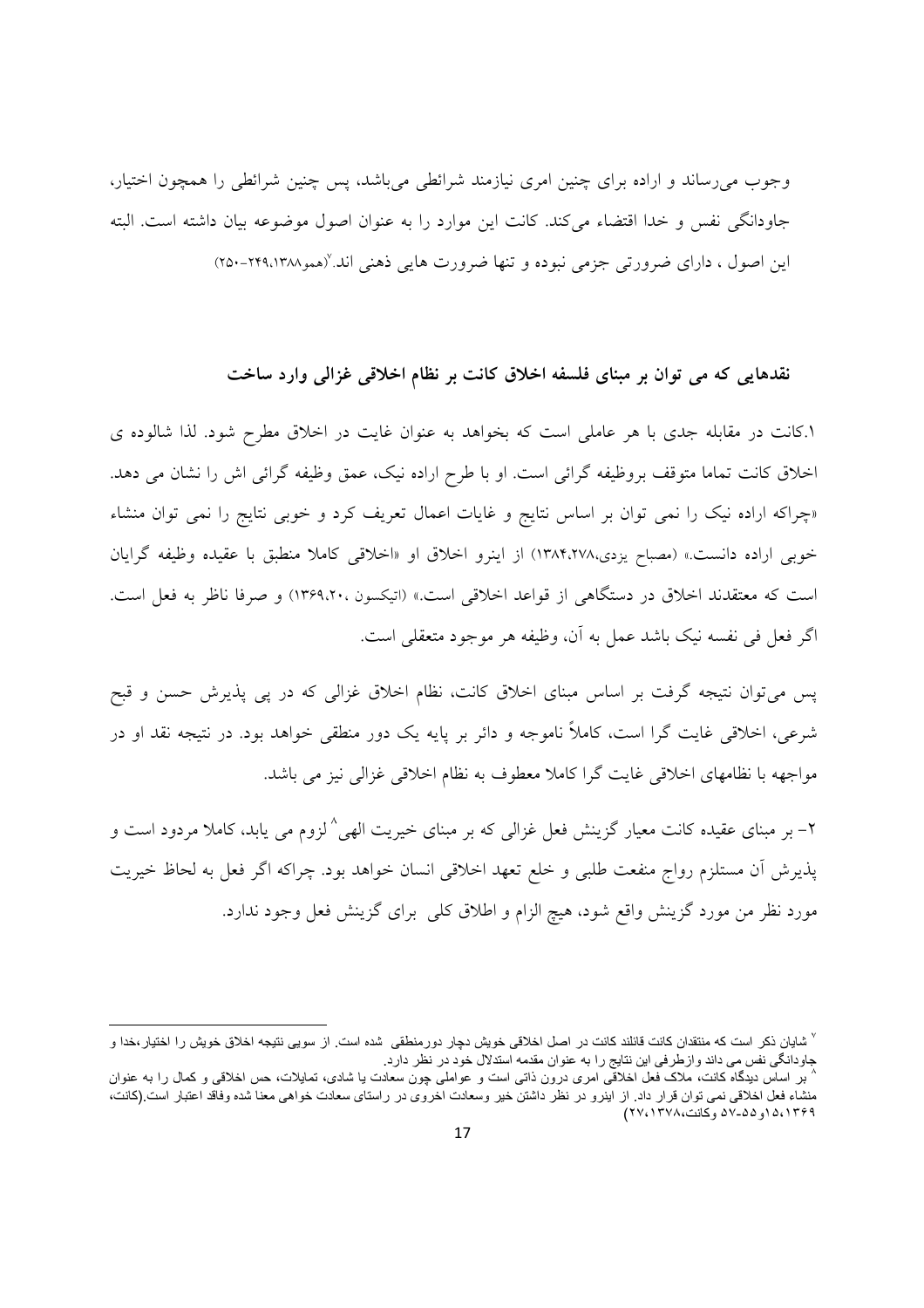کانت از اّنجا که فعل را به حسب ذاتش دارای خیریت و یا شریت می داند، حکمش درباره فعل یکسان است. مثلاً دروغ به این اعتبار که فی حد ذاته بد است، در هر زمان و هر مکانی بدتلقی شده و مشمول ماده و تبصره نمی شود. در نتیجه تابعیت سود و زیان در گزینش فعل ثمری ندارد. چنین رویکردی به فعل – یعنی گزینش اَن بر حسب ذاتش- می تواند قانونی را به ما ارائه دهد که عمومیت پذیر و الزام آور باشد. در نتیجه فرد متعهد به رفتار اخلاقی می گردد .

اما در اعتقاد غزالي چون فعل بر حسب منفعت طلبي و خير مطلوب من مورد پذيرش و انجام قرار مي گيرد – خوبی و بدی فعل ذاتی نیست – پس می توان برای رسیدن به سعادتی چون لقاء الله دروغ هم گفت. البته مشروط به اینکه شریعت به آن امر کرده یا مجاز شمرده باشد. مثلاً می توان برای نجات جان آدمی، دروغ بگوییم و اطمینان داشته باشیم که این دروغ ما را به سوی سعادت اخروی سوق میدهد. لذا ما هیچ تعبیری از قانون نخواهیم داشت. وانگهی پذیرش چنین اصلی نه تنها منفعت طلبی را رواج می دهد، بلکه انسان را از مرتبه متعالی اش به مرتبه مادون تنزل می دهد. چراکه انسان تنها خواستار منفعت است و نه کمال. لذا تکلیف در قبال خود را انجام نداده است. همچنین تکلیف در قبال دیگران را نیز چون خواستار خیر خویش است، رعایت نمی نمايد. لذا متعهد به تكليف اخلاقي نبوده واز اينرو الزام و تعهد اخلاقي هيچ معنائي ندارد.

۳– بر اساس دیدگاه کانت اگر خواهان معرفتی هستیم که تنها در حکم توضیح داده های از پیش معیین شده نباشد، الزاما باید معرفت را بر اصول پیشینی عقلانی بنا کنیم. چراکه اصول پیشینی در حکم صورت معرفت هستند. صورت است که به معرفت تشخص و تعین می دهد. لذا معرفت بر آموزه های پسین قابل اطلاق نیست. در نتیجه کانت با چنین معیاری می تواند معرفت غزالی را زیر سوال ببرد و مدعی شود آموزه های غزالی از مقام توضیح فراتر نرفته و تنها شرح واضحات است. لذا اخلاق او اخلاقی صرفا توضیحی است و موجب کسب معرفت از دیدگاه او نمی باشد. موید این گفتار در کلام غزالی موجود است. او خود اذعان دارد، معرفت موهبتی است که از ناحیه پروردگار به فرد افاضه میشود و انسان خود قادر به کسب معرفت نمی باشد. اگر خدا بخواهد او صاحب معرفت خواهد شد و اگر او نخواهد هیچ معرفتی را به دست نمی آورد. سرانجام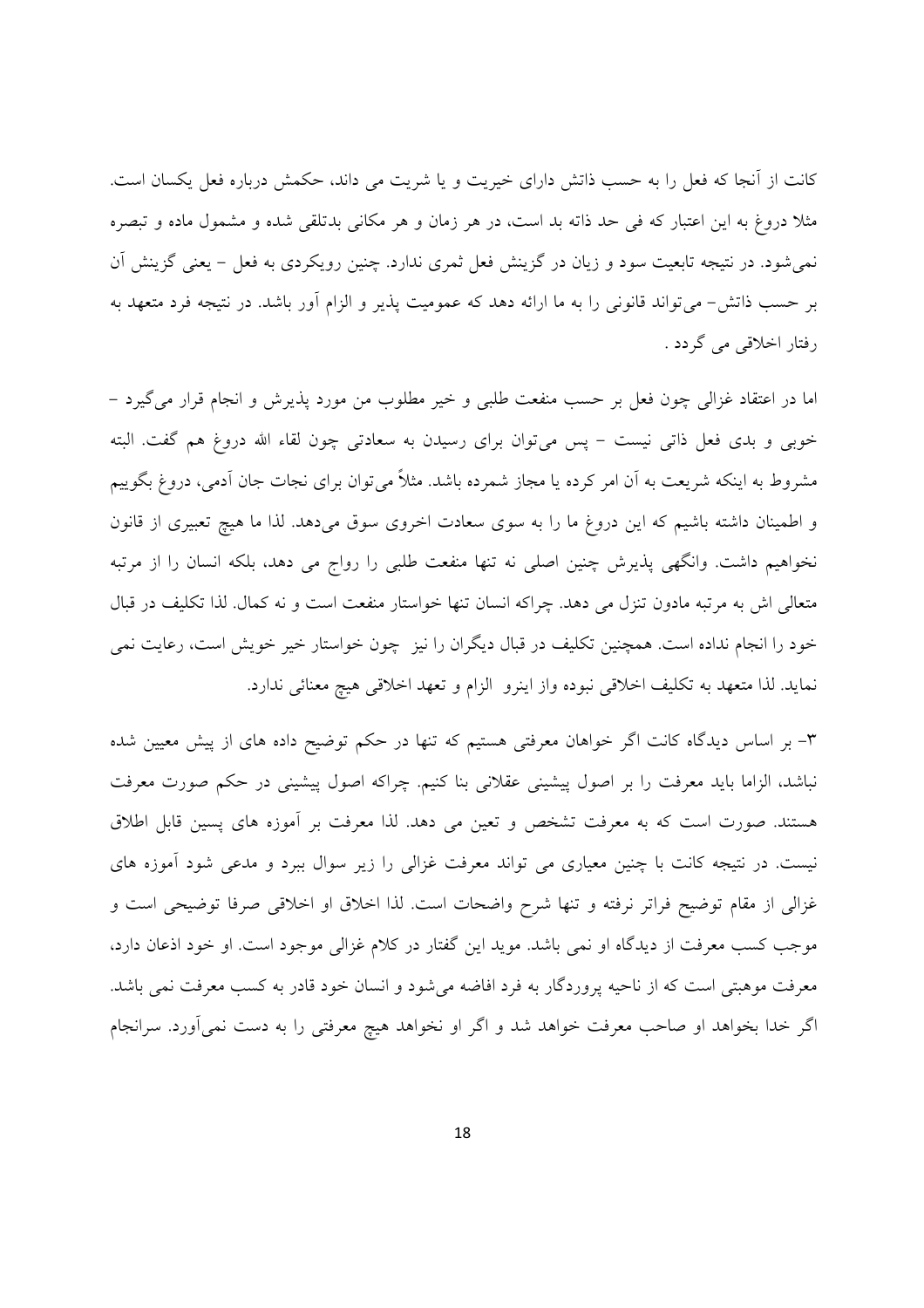فرد تنها در حد یک (کاسب) جلوه می کند که معرفت را از ناحیه ی حق کسب می کند. لذا معرفت زایی مورد نظر کانت در غزالي ديده نمي شود.

بر اساس دیدگاه کانت ابزار شناخت غزالی را نیز مورد نقد قرار می گیرد. می توان از غزالی پرسید اگر فردی از ابزار عقل بي بهره و ياكم بهره باشد، آيا معرفت براي او حاصل مي شود ؟ اگر معرفت در سايه شهود امكان يذير مي شود، شرط فهم اين شهود چگونه است ؟ اگر معرفت صرفا وابسته به كشف و شهود باشد و اين امر بسته به عنايت الهي باشد وچنين توفيقي نصيب سالک نشود، تکليف اين سالک چيست؟ اگر عنايت حق نصیب انسان غزالی بشود آیا او معیاری برای صحت این عنایت دارد؟

۴– بر مبنای اخلاق کانت، می توان انسان مورد بحث غزالی را مورد نقد قرار داد. در منظر کانت مبانی اخلاق بر پایه ِ انسانی شکل می گیرد که جویای کمال است. انسانی آنچنان عزیز که علمی چون اخلاق برای او به رشته تحریر در می آید تا در سایه الزامات اخلاقی مقام والای او به نمایش گذاشته شود. اخلاقی که او را به چشم غایت می بیند و برایش کرامت می طلبد. اما بر مبنای تفکر اشعری غزالی، شاهد انسانی هستیم که در سیطره قدرت مطلق خداوند به مثابه جزئي از كل قلمداد مي شود. انساني كه كاسب فعل از پيش مقدر شده و مجبور بر اختیار است. با چنین نگاهی به انسان ،غزالی چه تعریفی برای اخلاق می تواند ارائه دهد؟ اگر اخلاق بر مبنای تعالی انسان شکل می گیرد،جایگاه انسان باید چگونه باشد؟ بر مبنای انسان غزالی، اخلاق دارای ماهیت و اعتبار نخواهد بود.

۵– نقد دیگر کانت بر غزالی با توجه به مسئله مطلق گرائی شکل می گیرد. از آنجا که اخلاق در بر دارنده ی الزاماتی است که در قالب (ساختار) یک قانون برای ما جلوه گر میشود ، لذا اوامر و یا الزامات اخلاقی، به دو نحو نمود مي يابند: مشروط و مطلق.

امر مشروط امری است که دستور خود را متوقف بر مبداء و یا نتیجه ای خاص می کند و از اینرو اطلاق و کلیت از آن رنگ می بازد. اما در امر مطلق، دستور تابع هیچ مبداء و منشائی نبوده و به لحاظ خود فعل، امر بر تحقق و يا عدم تحقق أن شكل مي گيرد. بدين نحو هيچ گونه فرض غايت و يا نتيجه مطلوب در أن شرط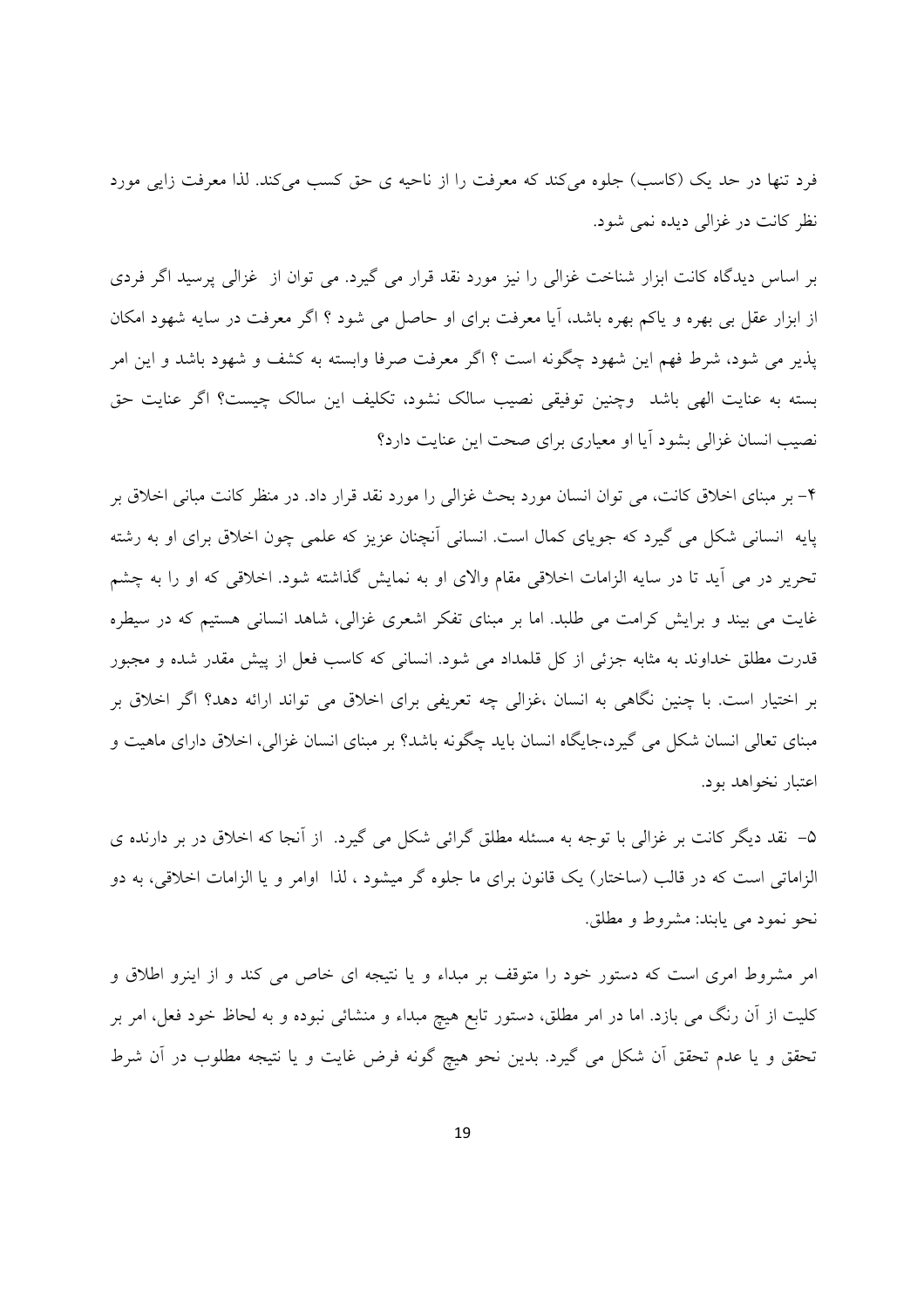نیست. در این صورت قوانین اخلاقی داده شده،ضرورت و الزام کلی داشته و هیچ چیزی نمی تواند بر کلیت آن خدشه ای وارد کند.( بکر،۰، ۱۳۸۰/۱۳۸۰)

اخلاق غزالی در جرگه مکاتب اخلاقی ای است که اوامر آن مشروط است.تحقق امر مشروط، منوط به تحقق شرط است. او شرط تحقق را در ایجابی می داند که در فرموده حق متجلی شده باشد. از آنجا که امر، امری مشروط است، لذا غایت و نتیجه منبعث از آن هم مشروط خواهد بود. در امر مشروط، فعل الزام ذاتی ندارد، بلکه الزامش را از مبداء خود می گیرد. مبداء الزام دهنده در غزالی حق تعالی است. اما روش غزالی در بیان قانون اخلاقی اش صرفا معطوف به دین نیست بلکه تصوف را هم در آن داخل کرده است . پس دیندار صوفی منش ملزم به رعایت قوانینی دینی– عرفانی است.

در نظریه اخلاقی کانت، شاخصه ای وجود دارد به نام مطلق گرائی، از اینرو اخلاق کانتی را اخلاق مطلق گرا می دانند. نمود چنین شاخصه ای، با طرح مسئله امر مطلق در فلسفه او عیان می شود.مطلق گرائی به دو صورت حداقلی و حداکثری مطرح شده است. اما آنچه مورد نظرکانت بوده است و از آن دفاع نموده، مطلق گرائی حداکثری است که در آن احکام و ارزشهای اخلاقی تحت هیچ شرائطی استثناء پذیر نیستند.

کانت از اینرو قائل به مطلق گرائبی حداکثری است، که قانون را به لحاظ امر مطلق، بی قید و شرط می داند. اگر فرض برأن باشد که در جامعه ای دروغ مصلحتی (دروغی که به دلائل خوب گفته شود) رواج داشته باشد، در اینصورت آیا می توان گفت قانون اخلاق بدون قید و شرط، رعایت می شود؟ اگر ما یک نحوه ی جواز هم به عدم رعایت این قانون حتی به سبب نیک هم بدهیم ، اعتبار و کلیت قانون اخلاق را برهم زده ایم وآنرا از حالت ب<sub>ی</sub> قید و شرط خارج کرده ایم. در نتیجه «دروغ گفتن حتی به نیت خیر یا ضرورت خیر، نقض قاعده و قانون اخلاق است . این اطلاق تا حدی است که اگر دروغ به مرگ انسان هم بیانجامد، باز نباید دروغ گفت.» (ر.ک ، سالیوان،۹۸، ۱۳۸۰) چراکه کانت اعتقاد دارد ضرورت ها قانون ستیزند و به محض اینکه به عذر ضرورت، كوچكترين استثناءاي در قانون اخلاق لحاظ شود، جوازي براي نقض همه قواعد اخلاق خواهد بود.

ثمره ی این مطلق گرائی، ارائه قانونی است که نتایج بارز آن کلیت و عمومیت از آن است. بدین لحاظ قانون اخلاق برای همه انسانها در هر محیط و شرائطی یکسان است و عمل به آن ضرورت لا بشرط است.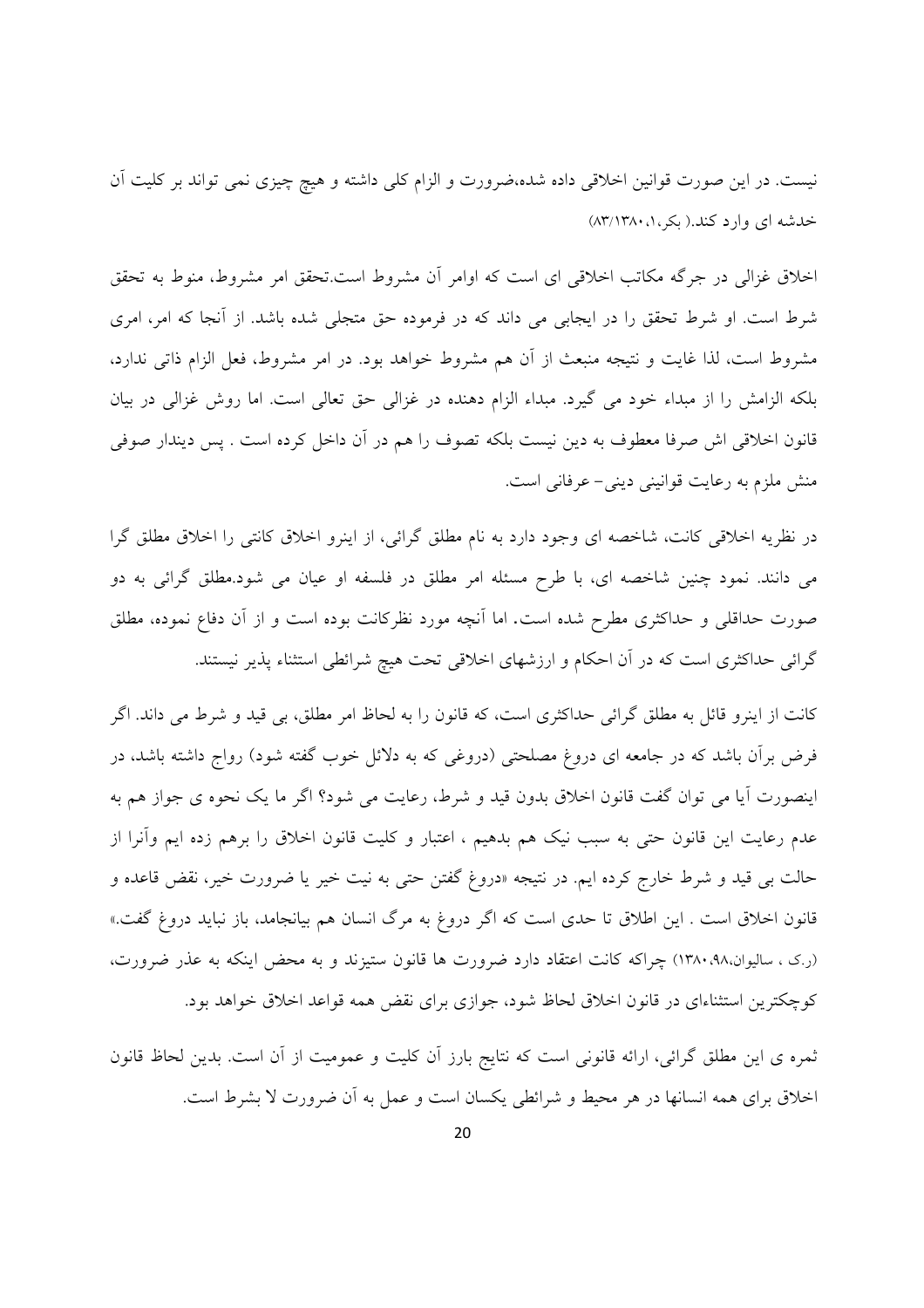بر اساس عقیده ی کانت قانون اخلاقی در بردارنده الزاماتی کلی است که در هیچ شرائطی تغییر و دگرگونی در آن راه ندارد. جامعیت چنین قانونی همه آحاد بشری را در بر می گیرد. با چنین رویکردی کانت می تواند اخلاق غزالي را مورد انتقاد قرار دهد و بيان كند قانون اخلاقي او جامعيت ندارد. چراكه الزام اخلاقي او محدود به پذیرش خداوند به عنوان مبداء می شود پس تنها دینداران می توانند در دائره چنین اخلاقی باشند. و غیر دینداران از این حیطه خارج می شوند . آنهم دینداری که غایت خویش را لقاء حق تعالی بداند و جز برای سعادت اخروی فعلی انجام ندهد. از سوی دیگر غزالی عارف مسلک است، لذا دائره قوانین اخلاقی او ازحد پذیرش دین نیز تنگتر می شود و محدود به پذیرش قوانین خاص صوفیانه میگردد.

وانگهی اگر ملاک رفتار اخلاقی مشروط به سعادت اخروی باشد، اخلاق تماما نسبی و در جهت سعادت معنا می شود. لذا می توان در جهت نیل به سعادت اخروی فعل قبیحی را حسن شمرد. در اینصورت فعلی که برای تمامی آحاد بشری مورد مذمت و عمل به آن خلاف قانون اخلاقی است، در منظر غزالی بنا به مصلحتی که شریعت به آن امر کرده و یا جائز شمرده باشد، می تواند حتی ضروری هم محسوب شود. بر این اساس الزام در اخلاق غزالي صرفا الزامي شرعي است نه اخلاقي.

۶– نقد دیگر متوقف بر مسئله نیت است. نیت بیان کننده تصوری است که به سبب آن فعل برای تحقق و یا عدم تحقق مهیا می شود. پس می توان نیت را مبداء ذهنی یک فعل دانست.

اخلاق غزالی، اخلاقی فضیلت گراست. در اخلاق فضیلت گرا نیت نقش محوری را ایفا می کند. چراکه فعل بنا بر نیتش دارای ارزش اخلاقی شده و معنای فضیلت و رذیلت نسبت به معنای این نیت ارزیابی می شود. غزالی تا اّنجا به نیت بها می دهد که بابی را در کتاب احیاء به شناخت اّن اختصاص داده است. در دیدگاه غزالی نیت بر خواسته از علم است. علم سبب می شود تا انسان نفع و ضرر خویش را بشناسد و نسبت به این شناخت عزم و اراده بر انجام و یا ترک فعل قرار گیرد. در نتیجه اساس نیت در علم است. به سبب این اراده که منبعث از علم است قدرت تحقق می یابد. پس قدرت خادم اراده و اراده تابع معرفت است.

اما فعل منتج از نیت در چه هنگامی نیک و یا قبیح می شود؟ غزالی شناخت چنین موضوعی را متوقف بر شناخت دین می داند. در اینجا نیت، به انگیزه ی اجرای فرمان حق معنا می شود. و چون خداوند خواستار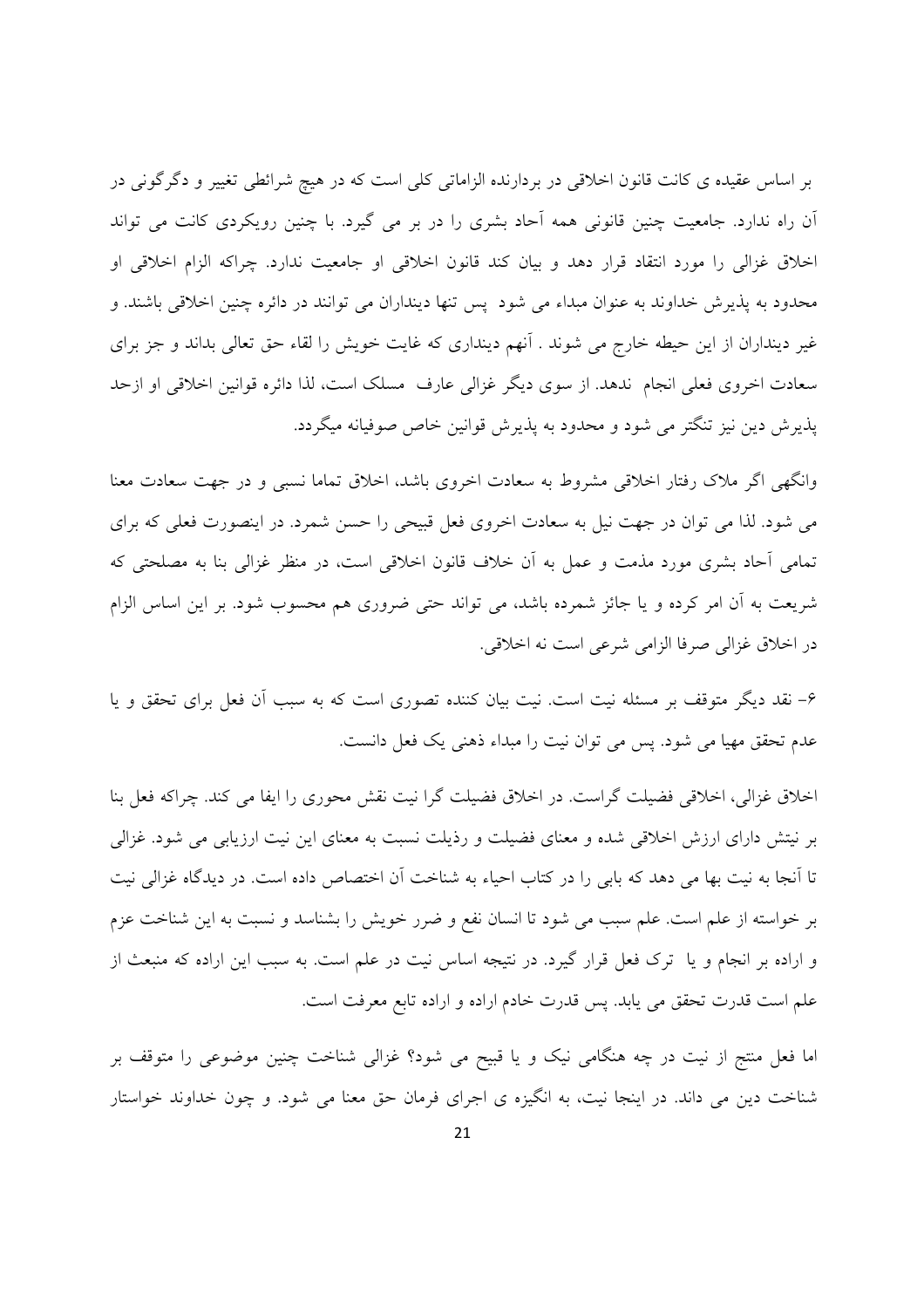سعادت اخروی انسان است، لذا نیت خیر، نیتی است که به منظور آخرت طلبی در نظر گرفته شود و نیت شر، هر گونه دنیا خواهی است. از این جهت او نیت را میل قلب به سوی خیر و اراده ی آن می داند.( غزالى،١٣٨۶،١٣٨٤)

در منظر کانت اگر فعلی ارزش راستین اخلاقی داشته باشد، تنها بر اساس نیتی است که او آنرا انجام فعل به قصد احترام به قانون می داند. یعنی نیت صرفا از جهت درستی فعل –نه منفعت یا کسب نتیجه مطلوب–به آن تعلق می گیرد و این در حالی است که غزالی نیت احسن را نه در انجام و یا ترک فعل بنا برحسن و قبح ذاتی آن، بلکه در راستای دوستی و لقاء خداوند تعبیر می کند. لذا نیت صحیح از منظر غزالی ریشه در تکلیف انسان ندارد و معطوف به منفعت است. حتى كسب نتيجه مطلوب كه اميد به بهشت و دورى از دوزخ است و دقيقا کسب نتیجه مطلوب را به همراه دارد، به چنین نیت احسنی افزوده می شود. چنانچه می نگارد : «چه از ایشان کسی هست که عمل او برای اجابت باعث خوف است چه او از آتش ترسد؛ و کسی هست که برای اجابت باعث بر رجا است و آن رغبت است در بهشت و این اگرچه نازل است به اضافت …از جمله نیتهای صحیح است» (همان، ۶۵۴)

لذا از دیدگاه کانت، نیت غزالی از آنروی که ریشه در منفعت طلبی دارد، نه باعث ارزشمند گشتن فعل میشود و نه فاعل فعل را اعتبار اخلاقی می دهد. از این جهت نه انسانی اخلاقی هستیم و نه رفتاری اخلاقی داشته ایم. به بيان ديگر نيت غزالي نه موجب وجاهت قانوني مي شود و نه موجب وجاهت اخلاقي.

۷– با توجه به معیار عقل و مراحل عقلانی که کانت در اخلاق خود به عنوان یک اصل بیان میکند، می توان غزالی را از جنبه روشنگری اخلاقش مورد نقد قرار داد. کانت ادعا می کند قانون اخلاق او قابل فهم برای تمامي موجودات معقول مي باشد اما قانون غزالي مترتب بر چنين فهمي نيست. كانت مي تواند ادعا كند، غزالي با برداشتن معیار و ملاک تشخیص صحت و سقم و اتکاء صرف به بیانات وحی، راهی برای تشخیص و تمیز قرار نمی دهد. لذا انسانی که بدون چشم عقل، همچون کوری وارد میدان و عرصه می شود، جز به راه ابهام و تخیل وارد نگشته است. از اینرو غزالی بدون وحی هیچگونه عامل شناختی برای فاعل اخلاقیش ندارد. لذا اگر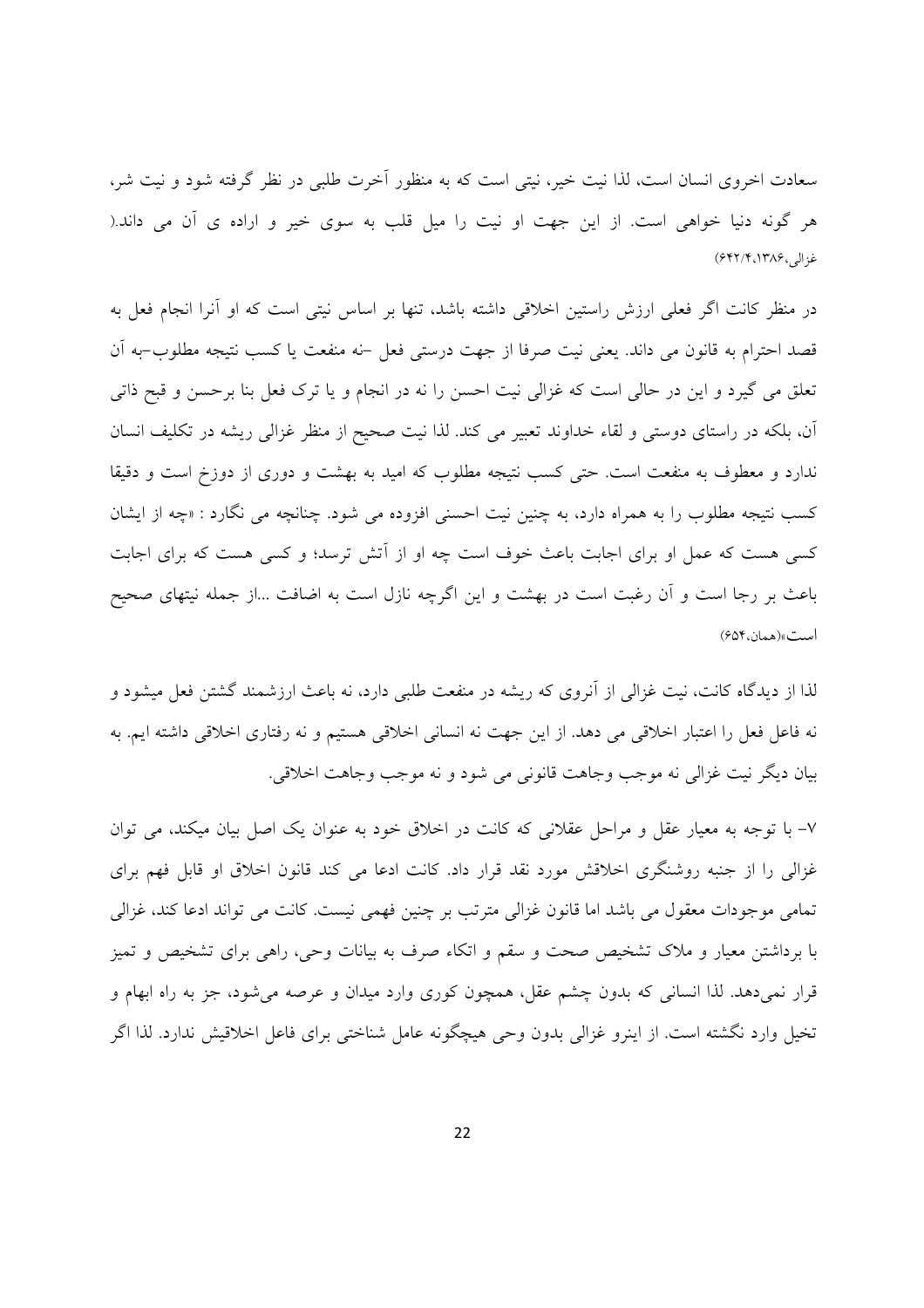از غزالی بیرسیم چرا چنین مبانی برای قانون اخلاق خود تعریف کرده، نمی تواندروشنگری (توضیحی ) داشته ىاشد.

# نتيجه گيري :

نقدی که بر اساس مبانی اخلاق کانت بر غزالی وارد می شود، نقد یک واقع گرا به یک نسبی گرا است. در اصـل واقع گرائی کانت مورد تائید است و اساس نقدی را شکل می دهـد کـه مبـانی اعتقـاد نسـبی گـرا را بـه چـالش می کشد.<sup>۹</sup>

کانت بر آن است تا اخلاقی را تالیف کند که بر مبنای داده های عقل دارای کلیت و جامعیت اجرائی باشـد. در دایره شمول احکام اخلاقی کانت حکم اخلاقی متوقف بر دین مداری و یا عدم پذیرش آن نمی شود بلکـه هـر موجود صاحب عقلی که اختیار را به عنوان شاخصه انسانی پذیرا ست، می تواند مجری احکام عقلی باشـد. در صورتی که در اخلاق غزالی تعهد به پذیرش دین و ارجاع احکام به لسان شارع و ساقط نمودن عقل از جایگIه والاي آن و برچيدن ذات افعال، ما را به اين امر معترف مي سازد كه اخلاق او اخلاقي جامع ولازم الاجرا نمـي ىاشد .

حتی در این پژوهش جای داشت این ایراد را نه در قالب اخلاق عقلی، بلکه از جانب انسانی که ناظر به فضای اخلاقی – دینی است، وارد نمائیم چرا که اگر تنها شرع بیان کننده حسن و قبح باشد واز اینرو با وجود شـرع، الزامآوري و قانون اخلاقي معنا ميءابد، پس بايد پذيرفت پيش از ورود شرع هيچ چيز بر انسان واجب نبــوده و قانون اخلاق نیز هیچ گونه هویتی نداشته باشد، در این صورت فرد انسانی، ملزم به رعایت هـیچگونــه رفتــاری نخواهد بود.

<sup>`</sup> همانطور که دانستیم، غزالی معترف است خدا غایت فعل اخلاقی است و فردی اخلاقی است که سعادت اخروی را که لقاء خداوند است مـد نظـر داشـته باشد. این گفتار دقیقاً برخلاف رأی کانت است که هیچ عاملی را غایت برای فعل اخلاقی نمیداند. اگر غایت مبنای انجام فعل اخلاقی باشـد در آن صـورت فعل نه اخلاقاً نادرست و نه اخلاقاً درست است. زمانی که فعل فی حد ذاته نه منتسب به خوبی باشد ونه بدی، در اَن صورت فرد به وادی شکاکیت اخلاقی میرسد، چرا که اگر غایت بر اساس شرائط و یا اعتقاد فرد متغیر شود، مسلماً اعتبار فعل هم تغییر می،یابد. لذا فرد در انتساب فعل به خوبی و یا بـدی نهایتـاً دچار شک میشود.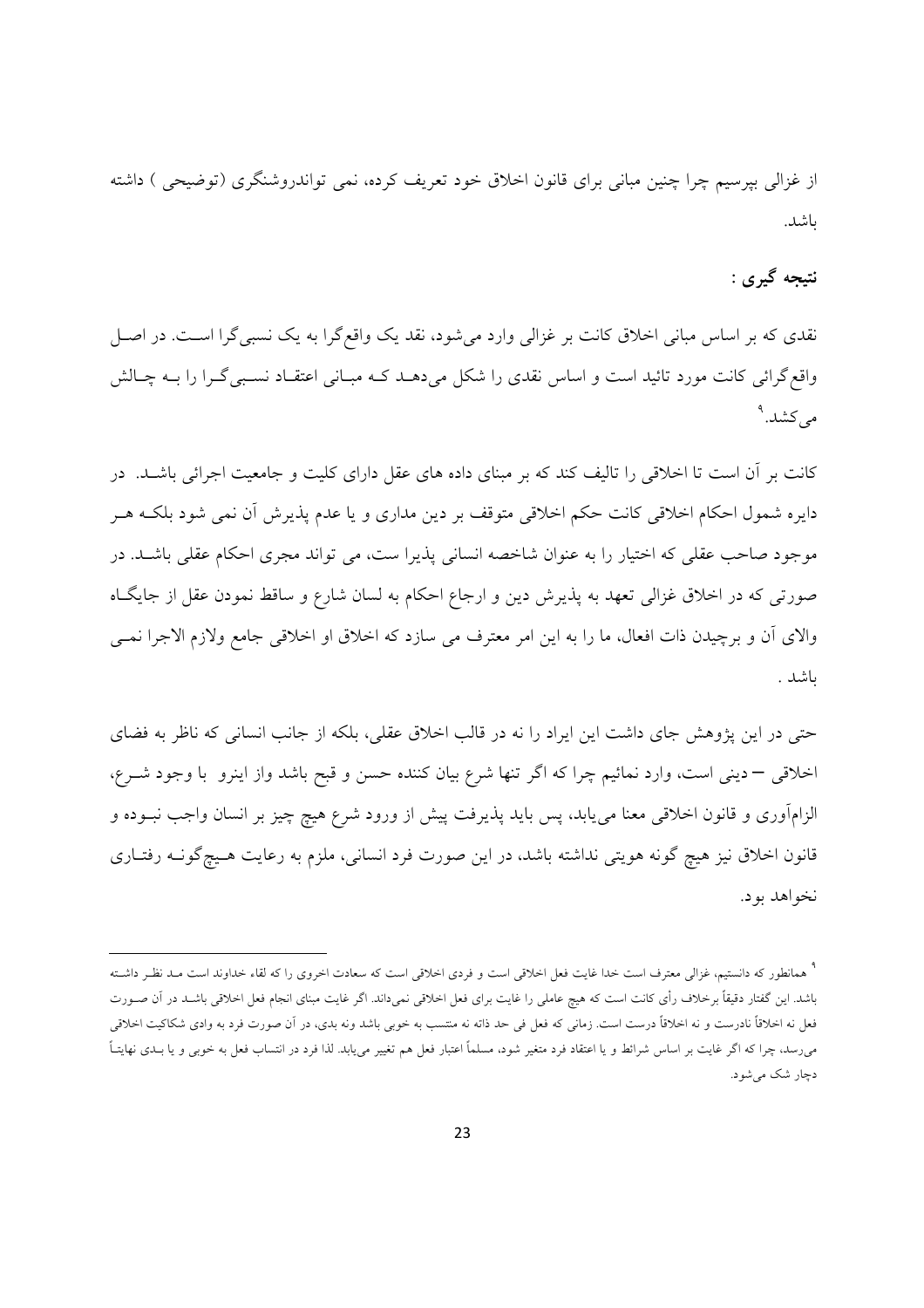حال با فرض زیستن فردی پیش از ورود شرع، آیا برای او می توان جواز کشتن بـی گنـاهی را صـادر کنـدو پـا دزدی را ممدوح شمرد؟ قطعاً به دور از شرائط ملزم کننده دین، انسانهای همان عصـر، کشــتن را امـری قبـیح مي دانستنه و يا لااقل اگر هم حكم كلي به آن نمي دادند، اين فعل را در حق خود ناروا مي شمر دند. حكم به ناروا دانستن فعل اگر حتی برای خود فرد هم در نظر گرفته شود، نشان میدهد، فعل قبل از ورود شریعت هــم دارای اعتبار درونی و ذاتی است و به چنین اعتباری است که فرد آن را برای خود ناروا و یا ناصواب میداند .

اگر این حکم به تمامی آحاد انسانی تعمیم داده شود، می تواند در حکم قانون درآید و بیان شود: "کشتن انســان بی گناه ناصواب است". در پی این حکم، رفتاری الزام می یابد، که مؤید قانون اخلاقی است.

از سوی دیگر ادیان خدا باور، اخلاق دینی را معطوف به پذیرش خدای خیر کرده اند. خیر بالذاتی که خیر مــی طلبد و جز صلاح بندگان نمی خواهد. بدین جهت اطاعت فرامینش موجب تحقق بهترین نتایج مبی شـود. امـا يذيرش خير بودن خداوند، محل شک و اثبات است. قطعا مي توان پرسيد چرا خداوند خير است؟ آيا بــه ايــن دلیل که خود اذعان کرده؟ مسلما پذیرش خدای خیر نه به صرف بیان او، بلکه معطوف به باوری است کـه مـا نسبت به خیر و شر داریم. بدین صورت که ما به نحو متقدم بر پذیرش خداوند، به ماهیت خیر و یا شر آگاهی داریم . این بینش موجب می شود تا در قیاس فعل خداوند در یابیم او خیر خواهی است که مصلحت انسـان را می خواهد. از اینرو الزام فرامین او رامی پذیریم.

یس می توان نتیجه گرفت اخلاق و مبانی رفتاری انسان و تمام قواعـد اخلاقـی اولا و بالـذات در درون اَدمـی نهفته است و انسان با توجه به این اصول می تواند نسبت به وحی و فرموده ی حق قیـاس نمایـد و بدانـد کـه خداوند خير بالذات است و جز خير نميخواهد و بدي منتسب به خود انسان است.

از اینرو رای کانت را در پذیرش اخلاق عقلی پذیرفتیم و اخلاق صرفا دینی غزالی را بیان نمودیم تا بـر اسـاس مباني اعتقادي اين نظام اخلاقي، نقدهائي را وارد ساخته و ايــن اخــلاق را مطـرود بــدانيم. امــا ســاختارحقيقي اخلاق دینی مطابق رای غزالی نیست.آنچه در اخلاق دینی شاهد هستیم، فرامین و الزاماتی است کـه در تائیـد حکم عقل ،اعتبار شارع را هم در بر دارد. از اینرو بسیاری از نقدهای وارد شده به غزالـی معطـوف بــه اخــلاق ديني نمي شود.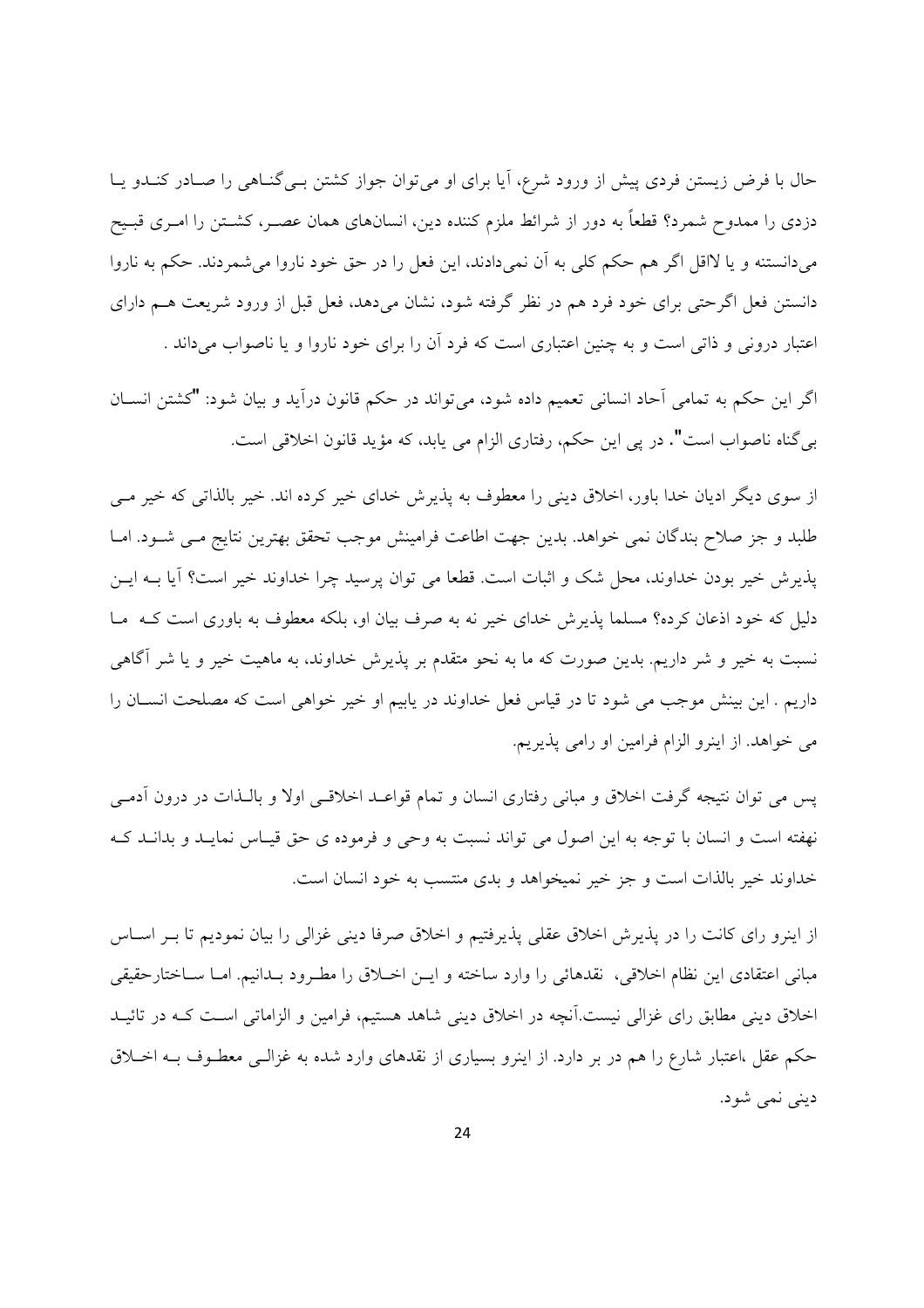#### كتابشناس*ى*

۱– اتیکسون، آراف.(۱۳۷۰). *در آمدی به فلسفه اخلاق. سهر*اب علوی نیا،تهران: مرکز ترجمه و نشر کتاب، چاپ اول. ۲- اسکروتن،راجر.(۱۳۸۸). *کانت*. علی پایا،تهران: طرح نو. ٣– اونی،بروس. (١٣٨١). *نظريه اخلاقی كانت*.عليرضا ال بويه،قم: بوستان كتاب قم، چاپ اول. ۴– بکر ،لارنس. (۱۳۸۰). *مجموعه مقالات فلسفه اخلاق*. جلداول ، ترجمه گروه<sub>ی</sub> از مترجمان ،قم: موسسه آموزشی و پژورشی امام خمینی. 0- تفتا زاني ، سعد الدين .(١٣٧٩٩). *شرح المقاصد*. جلد٢، قم: انتشارات الشريف الرضي. ۶– راس،سردبليوديويد. (۱۳۸۶). *شرحي برمابعدالطبيعه اخلاق كانت*، محمد حسين كمالي نژاد،تهران: حكمت ،چاپ اول. Y– ساليوان ،راجر. (١٣٨٠). *اخلاق در فلسفه اخلاق،ج*لد اول، عزت الله فولادوند، تهران: طرح نو، چاپ اول ٨- غزالي،محمد بن محمد.(١۴٠٩). *الاقتصاد في الاعتقاد*. لبنان،بيروت: دارالكتب العلميه. ۹- همو. (۱۳۷۸).كي*مياى سعادت*. به كوشش حسين خديو جم،تهران: انتشارات علمي و فرهنگي، چاپ هشتم. • ١ – همو. (١٣٨۶). *احياءعلم الدين*. مويد الدين خوارزمي به كوشش حسين خديو جم،تهران: انتشارات علمي فرهنگي، چاپ ششم. 11- همو. (۱۳۸۴). *قواعد العقائد يا اعتقاد نامه غزالي. ع*لى اصغر حلبي،تهران: جامي، چاپ اول. 1**۲**– همو. (۲۰۰۳/۱۴۲۳). *المنقذ من الضلال،بعد* كيماء السعاده القواعد العشره و الادب في الدين و رساله ايها الولد المحب،بيروت: مكتب العصريه

۱۳–کاپلستون،فردریک. (۱۳۷۵). *تاریخ فلسفه از ولف تا کانت. ج*لدششم، اسماعیل سعادت و منوچهر بزرگمهر، تهران: انتشارات علمی فرهنگ<sub>ی</sub> و سروش، چاپ دوم.

۱۴-کانت،ایمانوئل. (۱۳۶۹). *بنیاد مابعد الطبیعه اخلاق*. حمید عنایت وعلی قیصری،تهران: خوارزمی، چاپ اول.

۱۵-همو. (۱۳۷۸). *درس های فلسفه اخلاق. ص*انعی دره بیدی،تهران: نقش و نگار، چاپ اول.

۱۶–همو. (۱۳۸۹). *نقد عقل عملي*. انشاء الله رحمتي،تهران: نور الثقلين، چاپ اول.